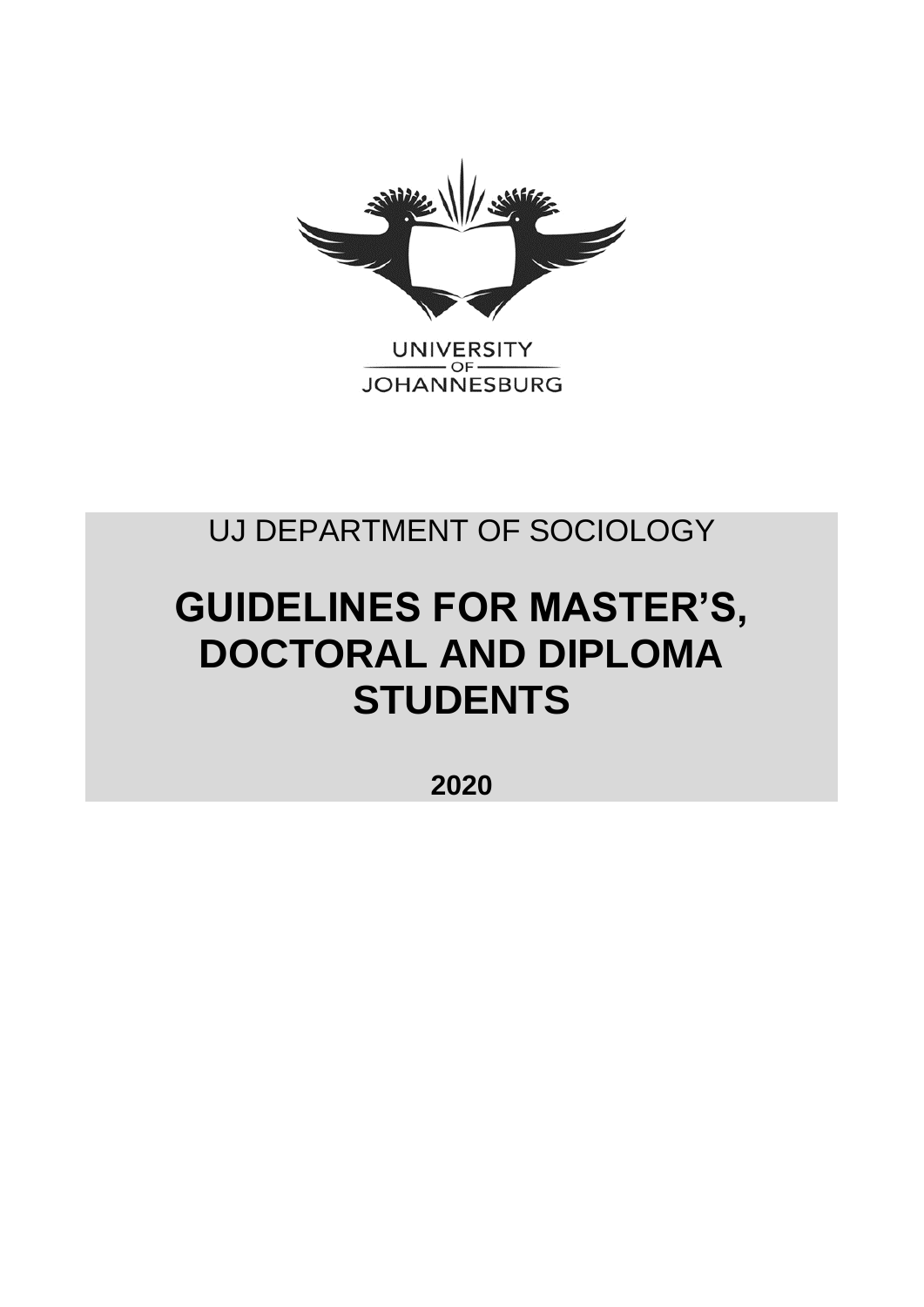## **Contents**

| $\mathbf 1$ .    |                                              |
|------------------|----------------------------------------------|
| 2.               |                                              |
| 3.               |                                              |
| $\overline{4}$ . |                                              |
| 4.1              |                                              |
| 4.2              |                                              |
| 5.               |                                              |
| 5.1              |                                              |
| 5.2              |                                              |
| 5.3              |                                              |
| 6.               | GUIDELINES FOR WRITING ACADEMIC ASSIGNMENTS4 |
| 6.1              |                                              |
| 6.2              |                                              |
| 6.2.1            |                                              |
| 6.2.2            |                                              |
| 6.3              |                                              |
| 6.3.1            |                                              |
| 6.3.2            |                                              |
| 6.3.3            |                                              |
| 6.3.4            |                                              |
| 6.4              |                                              |
| 6.4.1            |                                              |
| 6.4.2            |                                              |
| 6.4.3            |                                              |
| 6.5              |                                              |
| 6.6              |                                              |
| 7.               |                                              |
| 7.1              |                                              |
| 7.2              |                                              |
| 7.3              |                                              |
| 7.4              |                                              |
| 8.               |                                              |
| 8.1              |                                              |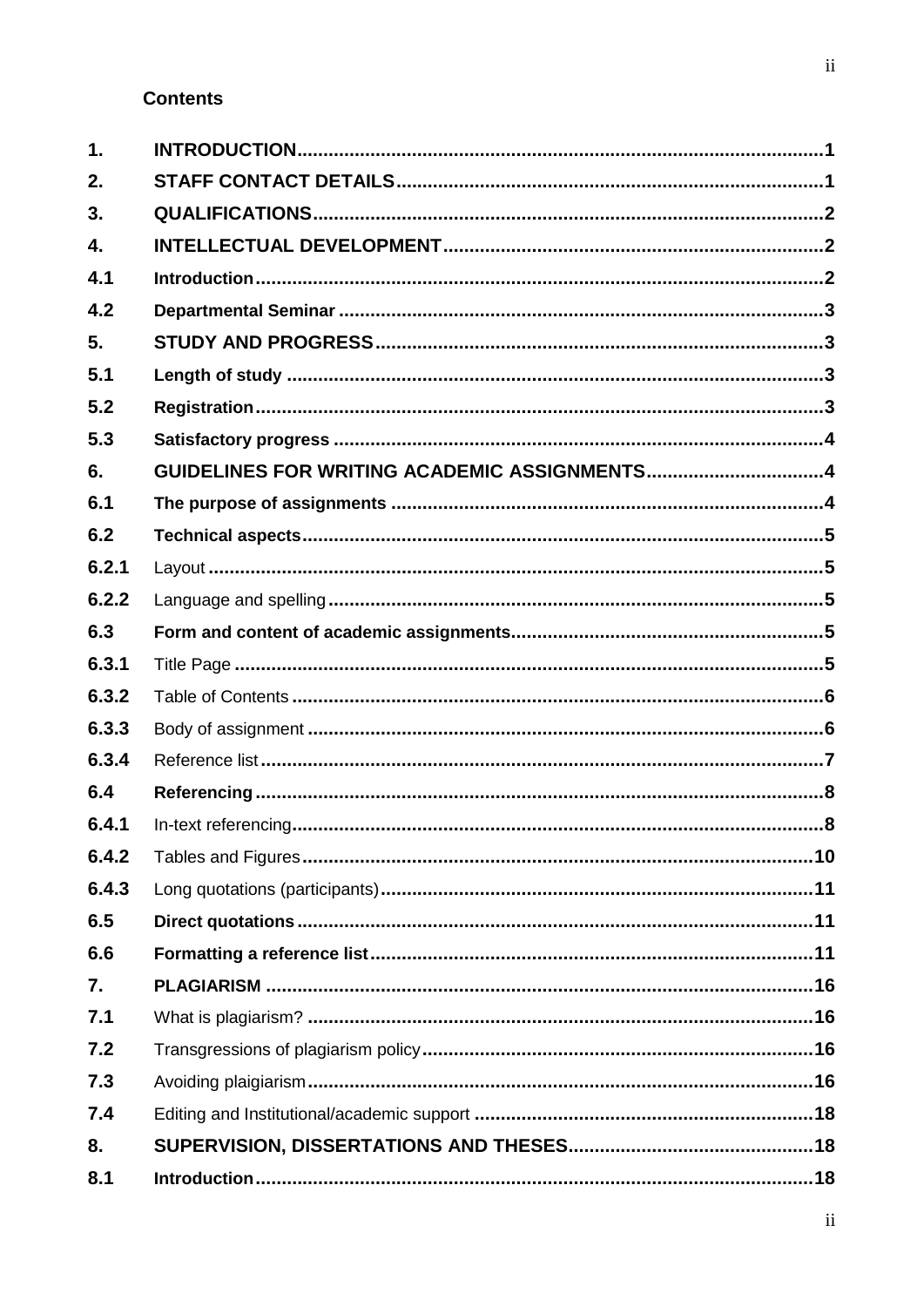| 8.2.                                                              |  |  |
|-------------------------------------------------------------------|--|--|
| 8.3                                                               |  |  |
| 8.3.1                                                             |  |  |
| 8.3.2                                                             |  |  |
| 8.3.3                                                             |  |  |
| 8.3.4                                                             |  |  |
| 8.4                                                               |  |  |
|                                                                   |  |  |
|                                                                   |  |  |
| APPENDIX B - 2020 CHECK LIST FOR THE DEPARTMENT OR SCHOOLS HDCS25 |  |  |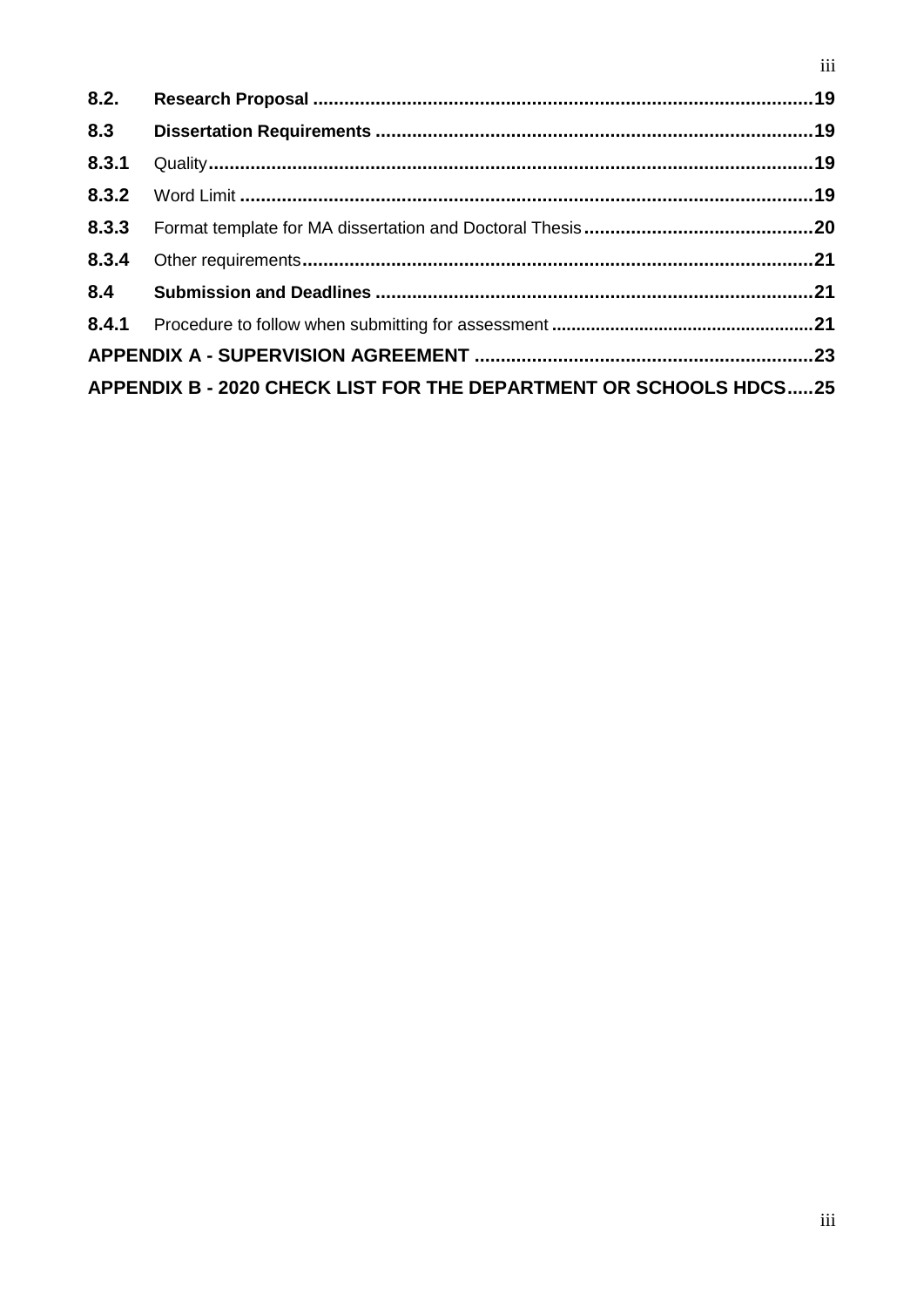## **1. INTRODUCTION**

**Welcome** to all students who are joining the Department of Sociology for the first time. Welcome also to all our senior undergraduate students! It is of critical importance that you read this document carefully, because it provides valuable general information, such as guidelines regarding tests and assignments.

## **2. STAFF CONTACT DETAILS**

| Prof Pragna Rugunanan          | prugunanan@uj.ac.za  | Associate Professor, Head of<br>Department                         |
|--------------------------------|----------------------|--------------------------------------------------------------------|
| Prof Kammila Naidoo            | kammilan@uj.ac.za    | Professor, Acting Vice Dean of the<br><b>Faculty of Humanities</b> |
| Prof Tina Uys<br>tuys@uj.ac.za |                      | Professor                                                          |
| <b>Prof Aswhin Desai</b>       | agdesai@uj.ac.za     |                                                                    |
| Prof Grace Khunou              | gracek@uj.ac.za      | Professor                                                          |
| Prof Ingrid Palmary            | lpalmary@uj.ac.za    | Professor                                                          |
| Prof Kezia Batisai             | keziab@uj.ac.za      | Associate Professor                                                |
| Prof Malehoko Tshoaedi         | mtshoaedi@uj.ac.za   | Associate Professor                                                |
| Prof Tapiwa Chagonda           | tchagonda@uj.ac.za   | Associate Professor                                                |
| Prof Carin Runciman            | crunciman@uj.ac.za   | Associate Professor                                                |
| Dr Siphelo Ngcwangu            | siphelon@uj.ac.za    | Senior Lecturer                                                    |
| Dr Luke Sinwell                | Lsinwell@uj.ac.za    | Senior Lecturer                                                    |
| Dr Trevor Ngwane               | tngwane@uj.ac.za     | Senior Lecturer                                                    |
| <b>Dr Letitia Smuts</b>        | Lsmuts@uj.ac.za      | Lecturer                                                           |
| Dr David du Toit               | daviddt@uj.ac.za     | Lecturer                                                           |
| Dr Muhammed Suleman            | muhammeds@uj.ac.za   | Lecturer                                                           |
| Mr Lerato Kgosiemang           | Lkgosiemang@uj.ac.za | Lecturer                                                           |
| Ms Boni Moagi                  | bonisiwem@uj.ac.za   | Departmental Administrator                                         |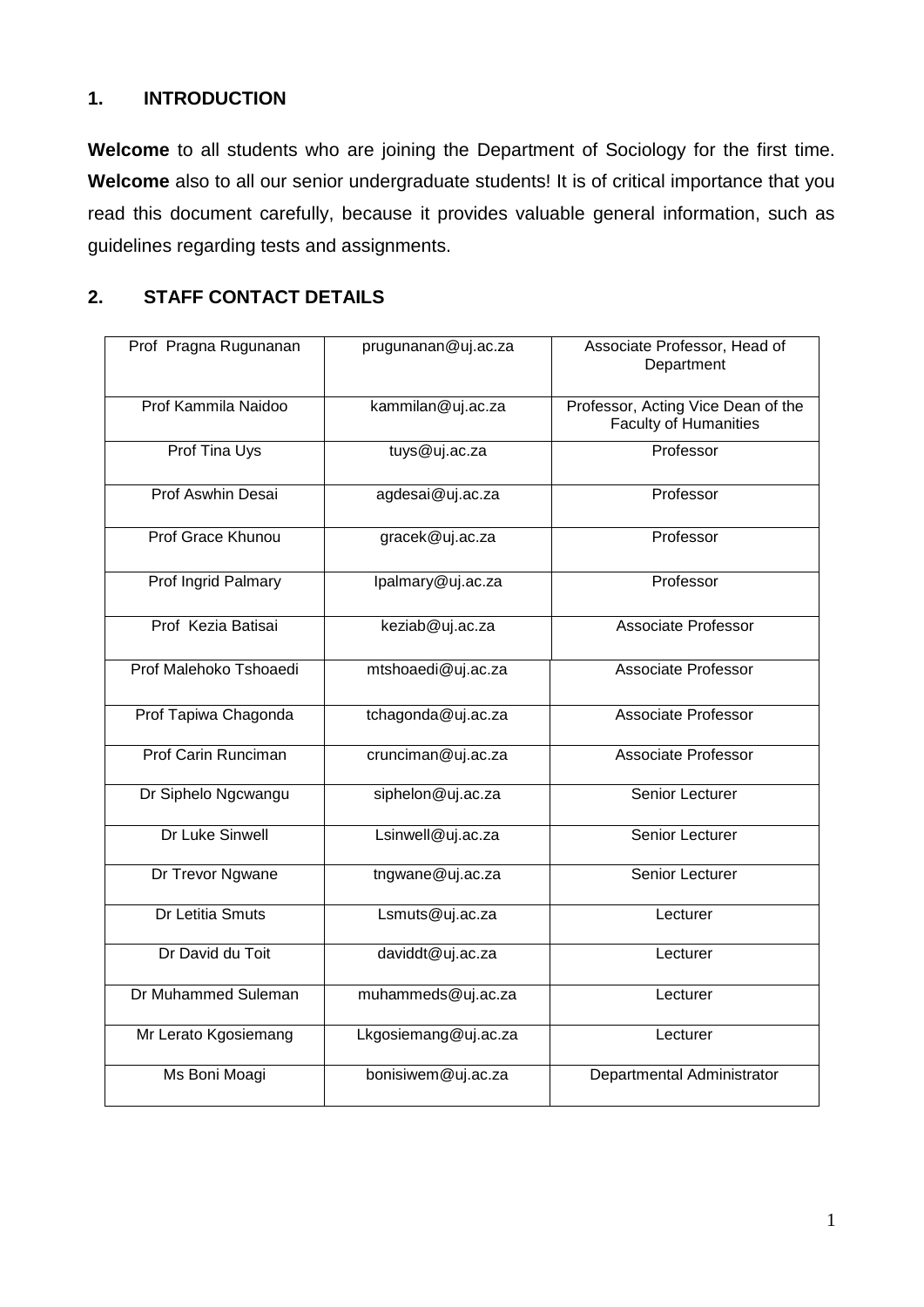## **3. QUALIFICATIONS**

The prerequisite for being admitted to a coursework Master's degree or diploma is the relevant honours degree with a minimum average of at least 65% and 70% in the case of a dissertation-only degree. The university's rules governing doctoral and master's degrees are contained in *General Regulations.* Specific rules can be found in *Faculty of Humanities: Regulations for Postgraduate Diplomas and Degrees.* Students should familiarise themselves with the relevant regulations. Copies of these books may be obtained from the university's Student Services Bureau. The specific senior graduate qualifications offered by the Department of Sociology, are:

| Qualification          | <b>Field</b>                | <b>Completed by</b>   |
|------------------------|-----------------------------|-----------------------|
| <b>D Litt et Phil</b>  | Sociology                   | <b>Thesis</b>         |
|                        | <b>Industrial Sociology</b> | <b>Thesis</b>         |
| <b>Master's Degree</b> | Sociology (Full)            | <b>Dissertation</b>   |
|                        | Sociology                   | Coursework and minor- |
|                        |                             | dissertation          |
|                        | Industrial Sociology (Full) | <b>Dissertation</b>   |
|                        | <b>Industrial Sociology</b> | Coursework and minor- |
|                        |                             | dissertation          |
|                        | Social Impact Assessment    | Coursework and minor- |
|                        |                             | dissertation          |
|                        | <b>Urban Studies</b>        | <b>Dissertation</b>   |
| <b>Diploma</b>         | Advanced Social Research    | Coursework            |
|                        | Social Impact Assessment    | Coursework            |

## **4. INTELLECTUAL DEVELOPMENT**

## **4.1 Introduction**

Intellectual development is shaped by the environment in which it takes place, but that environment can be influenced by our own actions. Students and scholars are more likely to produce interesting research if they are engaging with others who are doing original work. By organising and participating in seminars and conferences we can make opportunities for such creative engagement.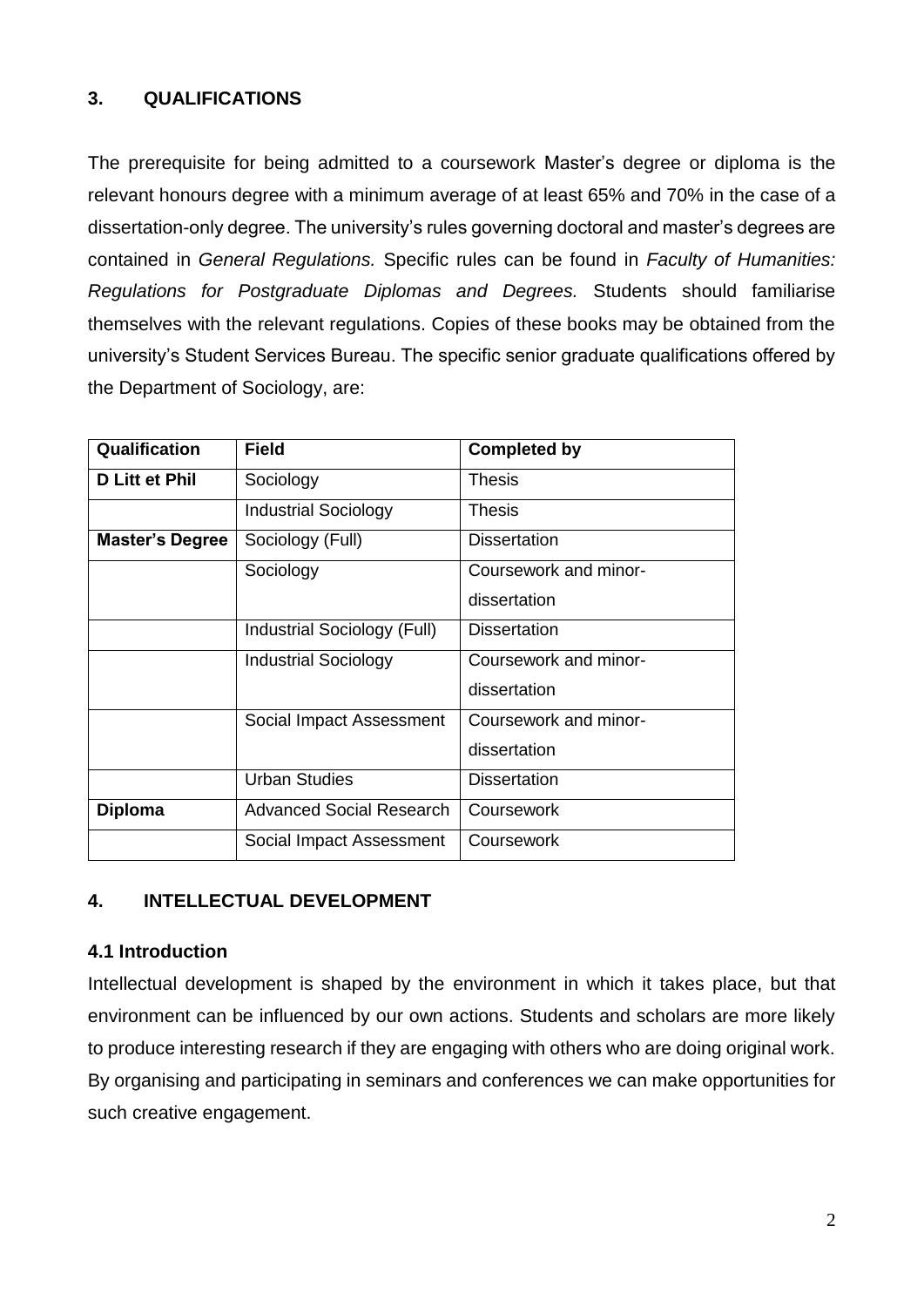#### **4.2 Departmental Seminar**

Participation in the UJ Sociology, Anthropology & Development Studies Wednesday Seminar is regarded as a key component of research training for master's and doctoral students and is compulsory. It provides an opportunity to discuss cutting-edge research, and to learn from how other researchers, usually with greater experience, have overcome particular challenges. Research can be a lonely process, and the seminar provides a valuable opportunity to keep in contact with fellow students and members of the department, including your supervisor, and to meet and learn from visiting scholars. The seminar is held on Wednesday afternoons. The programme is available on the website of the Department of Sociology at: https://www.uj.ac.za/faculties/humanities/sociology.

## **5. STUDY AND PROGRESS**

## **5.1 Length of Study**

A doctorate must take at least two years of fulltime study, and the maximum duration is 4 years.

A master's degree (registered full time) must be completed within 2 years. A master's degree (registered part time) must be completed within 3 years.

## **5.2 Registration**

Master's and doctoral candidates have to re-register annually until they have completed their studies, subject to the maximum periods of enrolment. Renewal of registration for a master's or doctoral programme is also subject to satisfactory progress by the student. [FROM UJ POLICY]. Irrespective of full or part-time enrolment, the minimum formal registration period for a master's degree is 12 months (one academic year) and for a doctoral degree 24 months. In each case these periods run from the start of the semester of first registration for the degree to the day on which the student submits the final version of the minor dissertation, dissertation or thesis to the faculty for assessment [FROM UJ POLICY].

**Extensions**: Extensions to the periods stipulated in the previous section require a recommendation by the supervisor and HoD and approval by the FHDC and Executive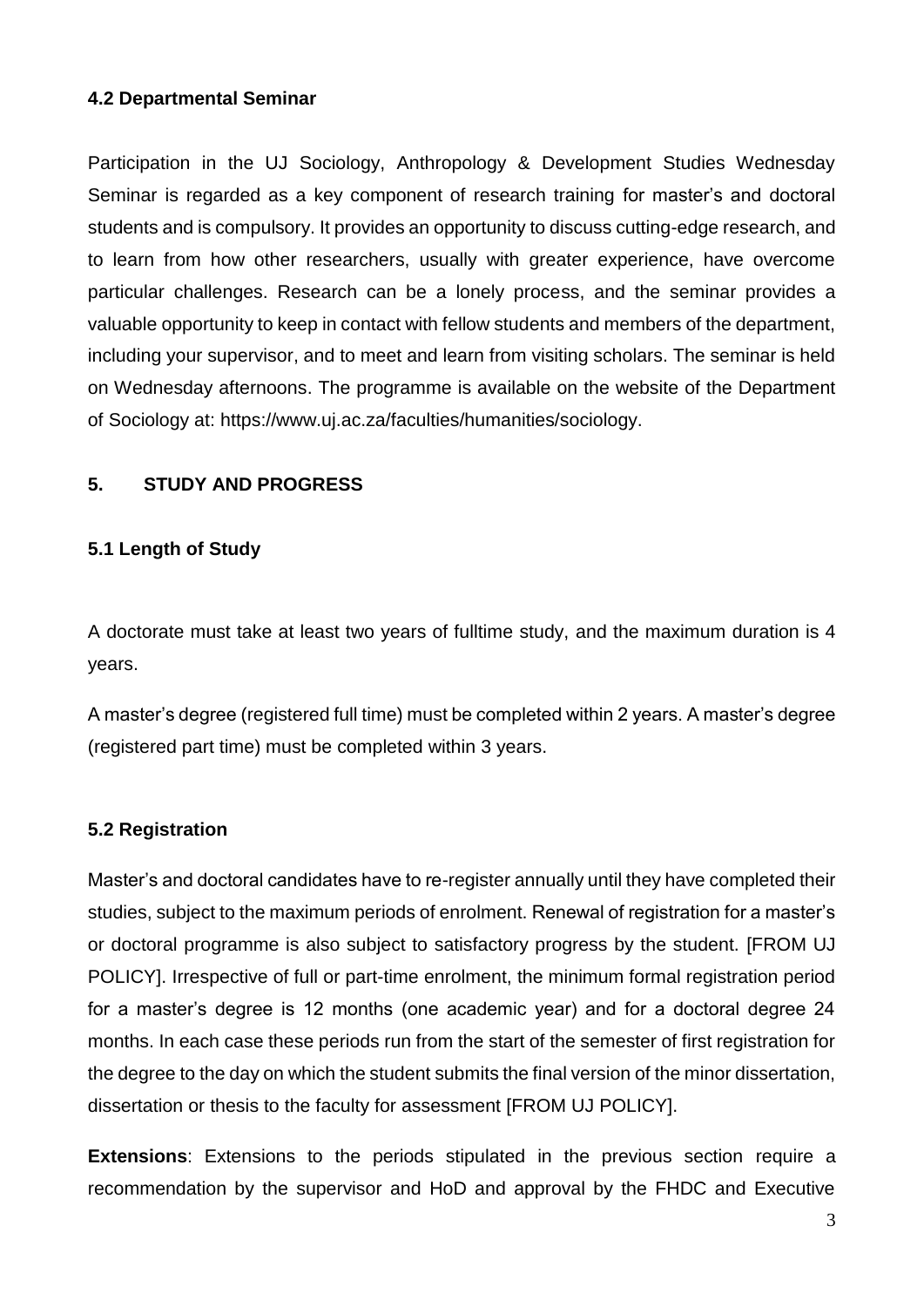Dean. Extensions will only be granted in exceptional circumstances and will in general be limited to 12 months for a master's study and 24 months for a doctoral study. **Abeyance:** If medical or other acceptable reasons exist for putting a study in abeyance faculties (through their FHDCs) may grant such a request for a stipulated period of time, provided that the request by the student is supported by a medical certificate to this effect, as issued by a registered physician, or other applicable documentary proof to substantiate the request.

## **5.3 Satisfactory Progress**

Re-registration for an MA or doctorate is not an automatic process. It depends upon the student making satisfactory progress, determined at the department's discretion. Senior students registered in the Sociology Department are expected to provide their supervisors with a two page progress report twice a year. The report should, firstly, detail work completed during the year, explaining any particular problems encountered, and, secondly, provide dates by which the remaining elements in the student's work will be completed. This statement will be considered by the department, and will form a basis for determining whether or not to recommend a student's re-registration. If the department is of the opinion that a particular student has failed to make satisfactory progress, the student will be given an opportunity to meet with the chair of the department before a recommendation is communicated to the dean of the Faculty of Humanities.

## **6. GUIDELINES FOR WRITING ACADEMIC ASSIGNMENTS**

## **6.1 The purpose of assignments**

Students get the opportunity to contribute towards their semester marks by the sporadic submission of assignments. These assignments can take the format of shorter essays or longer and more extensive assignments. The aim of this form of testing, in both instances, is to assess whether students can integrate a diverse number of sources to form a systematic and logical argument. Because authors of academic documents usually work with a reasonable amount of sources, certain conventions have emerged according to which sources are referred to. It is therefore important for students to learn how to use these referencing techniques correctly (see the section on referencing techniques). Apart from the fact that it is of scientific interest to refer to sources, it is also important to give credit to original authors for their work (see section on plagiarism).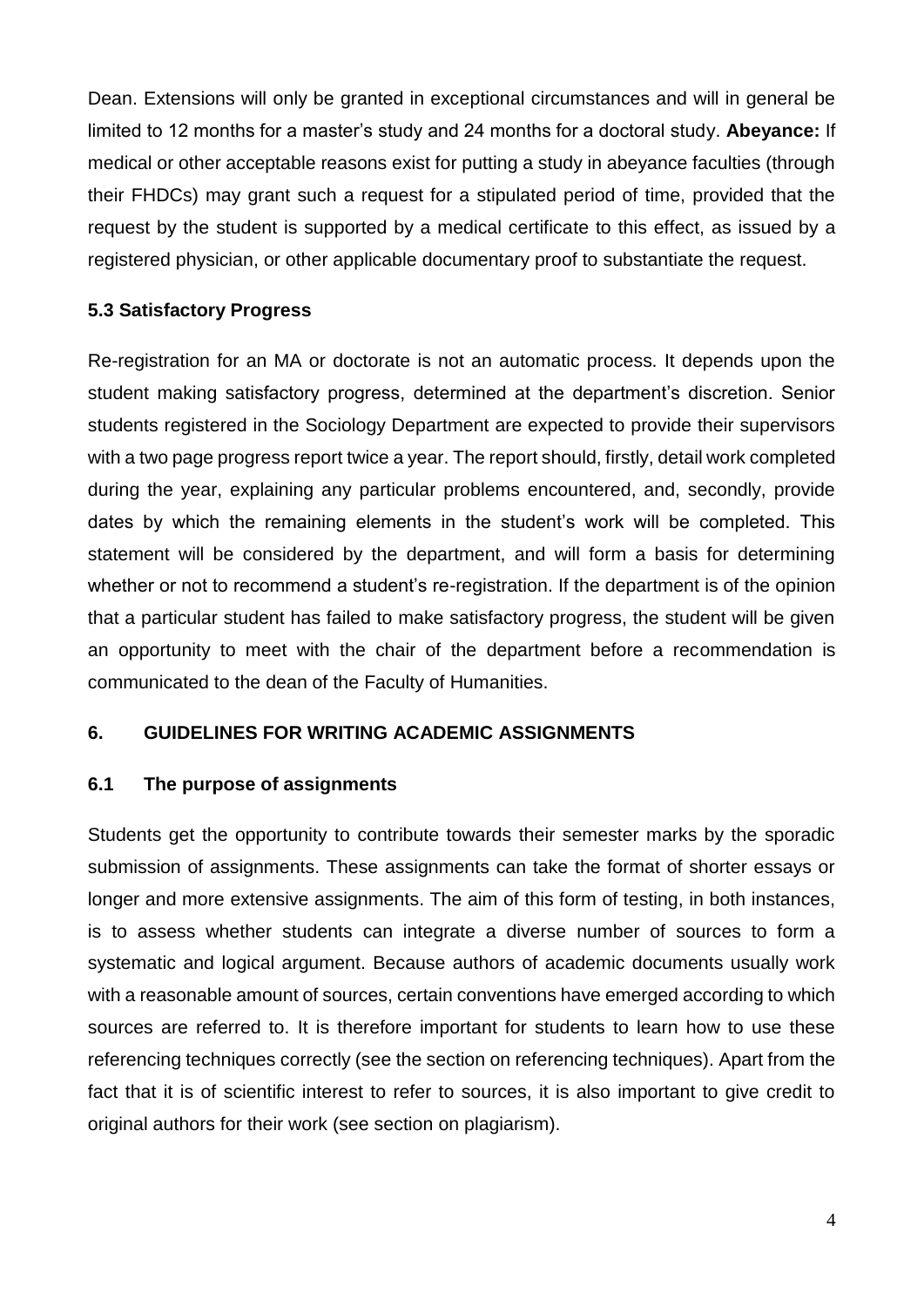## **6.2 Technical Aspects**

## 6.2.1 Layout

Note that all assignments should be typed. Handwritten assignments will not be accepted.

- All text and headings should be in 12-point Times New Roman or Arial, 1.5 spacing and the margins should be set at 2.5 cm (or "normal") all around.
- The text should be distributed evenly between the margins, i.e. use the alignment called justify.
- Ensure to insert page numbers at the bottom of your assignment. Page numbering should start on the first page of your text, i.e. when the heading  $-1$ . Introduction or Chapter One – appears (that will then be page 1).
- Ensure to use proper paragraphs. A paragraph consists of 3 or more sentences.

### 6.2.2 Language and spelling

Make use of UK or South African English. Ensure that your spellchecker has been set to South African English (or to UK English). In South Africa, and the UK, certain words are spelled differently from US English. For instance, words like 'labour' end in 'our', not in 'or'. Furthermore, unlike the US, words like 'organise' are spelt with an 's', not a 'z', for example use organise or analyse instead of organize or analyze. While spellcheckers are helpful, you should always proofread your assignment before it is submitted. For instance, as far as your spellchecker is concerned, 'course' and 'coarse' are both correct, but they have different meanings.

## **6.3 Form and content of academic assignments**

#### 6.3.1 Title page

The title page must contain the following information:

- The student's name, surname, student number, course and year of study;
- The title of the assignment (in bold):
- The name of the lecturer who gave the assignment;
- The date on which the assignment is submitted (day, month, year);
- The name of the course, e.g. MA Industrial Sociology; and
- A short declaration to indicate that no plagiarism has been committed.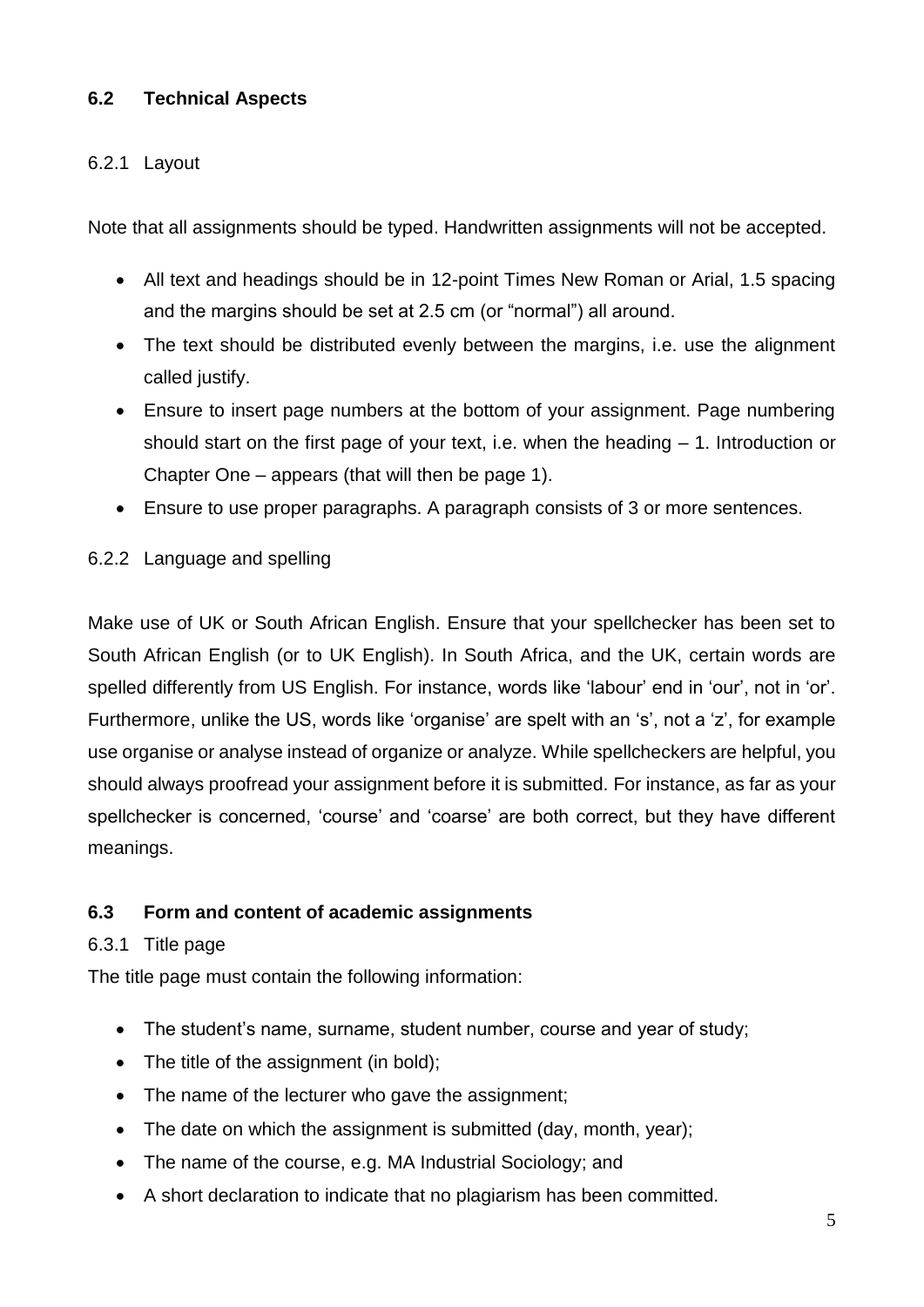## 6.3.2 Table of contents

The purpose of a table of contents is to provide a systematic overview of the contents of the assignment, and to link headings and subheadings to specific page numbers for easy reference.

The table of contents must appear on a separate page and should be compiled as follows, with page on which the section starts indicated on the right. For example:

### **CONTENTS**

| 1 <sub>1</sub> | <b>Introduction</b>                             | 1              |
|----------------|-------------------------------------------------|----------------|
| 2.             | Marxist perspectives on social inequality       | 2              |
| 2.1            | Modes and forces of production                  | 2              |
| 2.2            | Ownership and the emergence of capitalism       | $\overline{4}$ |
| 2.3            | The bourgeoisie and the proletariat             | $\overline{4}$ |
| 2.4            | Criticism on Marxist perspectives               | 5              |
| 3.             | Max Weber's discussion of social inequality     | 5              |
| 3.1            | Prestige                                        | $\overline{7}$ |
| 3.2            | Power                                           | 8              |
| 3.3            | <b>Class</b>                                    | 8              |
| 4.             | A comparison between Marxist and Weberian views | 9              |
| 5.             | <b>Conclusion</b>                               | 10             |
|                | Reference list                                  | 11             |

#### 6.3.3 Body of the assignment

All assignments should have a clear introduction, contents and a conclusion. All the headings in the table of contents should appear in the body of the essay (with the corresponding page numbers on which the heading first appears).

Always start with an introduction. The **introduction** should tell the reader what the assignment is about, i.e. what the topic is. It must also explain how the author approaches the topic and provide an exposition of the structure of the assignment or how the assignment is arranged.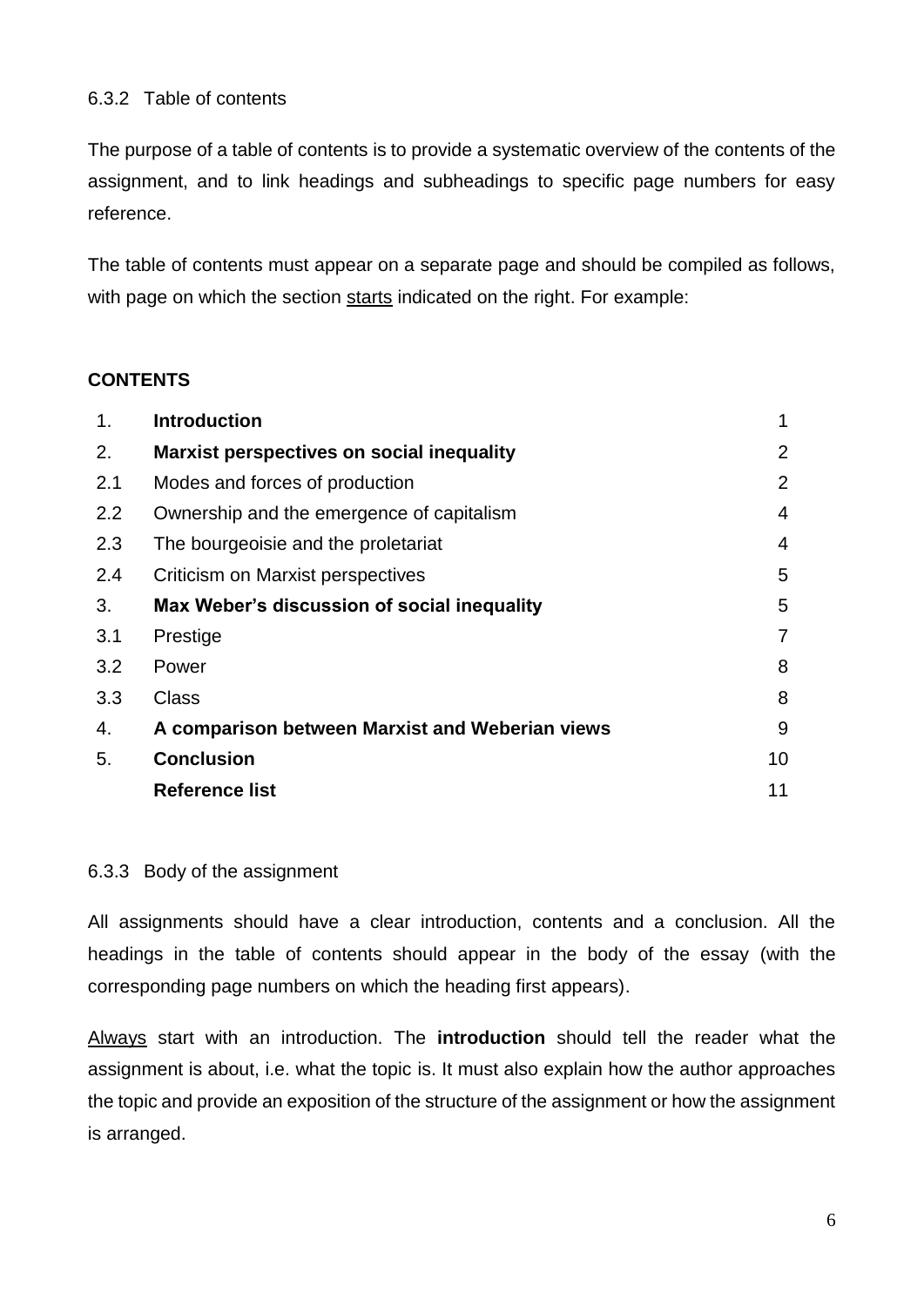The main part of the assignment consists of a presentation of the author's arguments - the **body** of the assignment. Students must show that they can highlight topics from different angles. They must be able to compare and critically evaluate divergent points of view. Information from a wide variety of sources must be integrated in a meaningful way. Students must be able to interpret other author's opinions correctly, but they also must be able to systematically state their own points of view. Students must show that they understand sociological concepts, theories and perspectives, and that they can address problems by using their acquired knowledge.

Compiling a broad framework of appropriate headings can aid you in the ordering of the themes you would like to address. You need to discuss each thought or theme under a specific heading. Each heading and subheading must be numbered. Main headings are numbered 1, 2, 3 etc. (with Introduction always being heading number 1); First-level subheadings are numbered 2.1, 2.2, 2.3 etc.; second-level subdivisions are numbered 2.1.1, 2.2.2, 2.2.3.

Always end your assignment with a conclusion. In the **conclusion**, the main arguments proposed in the assignment must be summarised in the form of conclusions. The conclusion must link to the contents of the assignment in a logical manner. The summary should not introduce any new information.

## 6.3.4 Reference list

The last section of your assignment should be a list of cited sources, i.e. the heading is named Reference List. The reference list must appear on a separate page (it should, thus, not follow on the same page as the conclusion, but on the following page after the body of the assignment). Note that the heading – Reference List – are not numbered as it does not form part of the text/body of the assignment. All sources cited in the text must be listed in a comprehensive list of references. If there is no reference to a source in the text, the source may not be listed in the reference list.

Academic books and articles from accredited journals are the sources of choice. Online encyclopaedia such as Wikipedia may not be used as sources for academic assignments. Reference original sources rather than course readers or study guides. It is also wise to avoid dated sources, i.e. sources that were written more than 10 years ago. The rule is to stick to more current, relevant sources. At times, however, certain seminal texts that were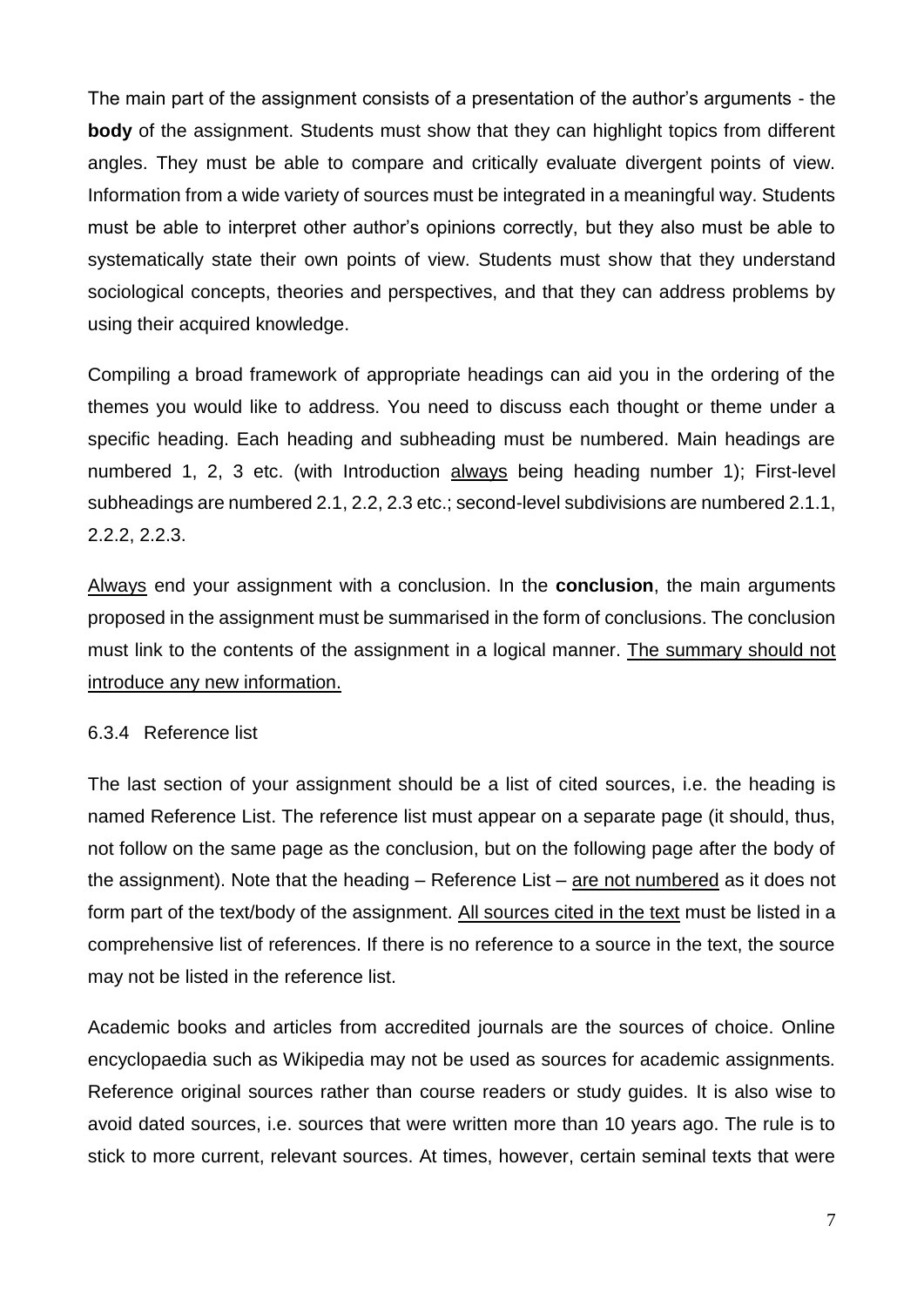published a number of years ago can be consulted (e.g. Foucault or Marx, depending on your topic) – but these need to be balanced with more current literature as well.

## **6.4 Referencing**

There are various ways of formatting a reference list, and different academic departments and journals adopt different styles. The UJ Sociology Department uses a Harvard style similar to that of *South African Review of Sociology*, the journal of the South African Sociological Association, and this is illustrated below. Please use these forms of referencing when presenting a reference list.

## 6.4.1 In-text referencing

When citing an author (or authors) from a book, an article or any other source, the reference must be positioned at the appropriate place in the text. The reference should always consist of the following three elements (in this order), namely:

(1.) **The author's surname**, with no comma after the surname if it appears in brackets;

(2.) **The year of publication**, followed by a colon.

(3.) **The page number(s)**, except if you are referring to the source as a whole, in which case no page number(s) is/are included, for example (Smith 2010).

The following are examples of in-text references and the suitable placements in the text:

## *Single author:*

- Rugunanan (2015: 237) argues that…
- …to the argument (Khunou 2013: 45).

## *Two authors:*

- According to Mphaphuli and Smuts (2019: 19)…
- ... for the institution to complete its goal (Kemp and Tshoaedi 2007: 4), while the government…

## *Three authors*

Wilmott, Fraser and Lammes (2018: 71) noted that…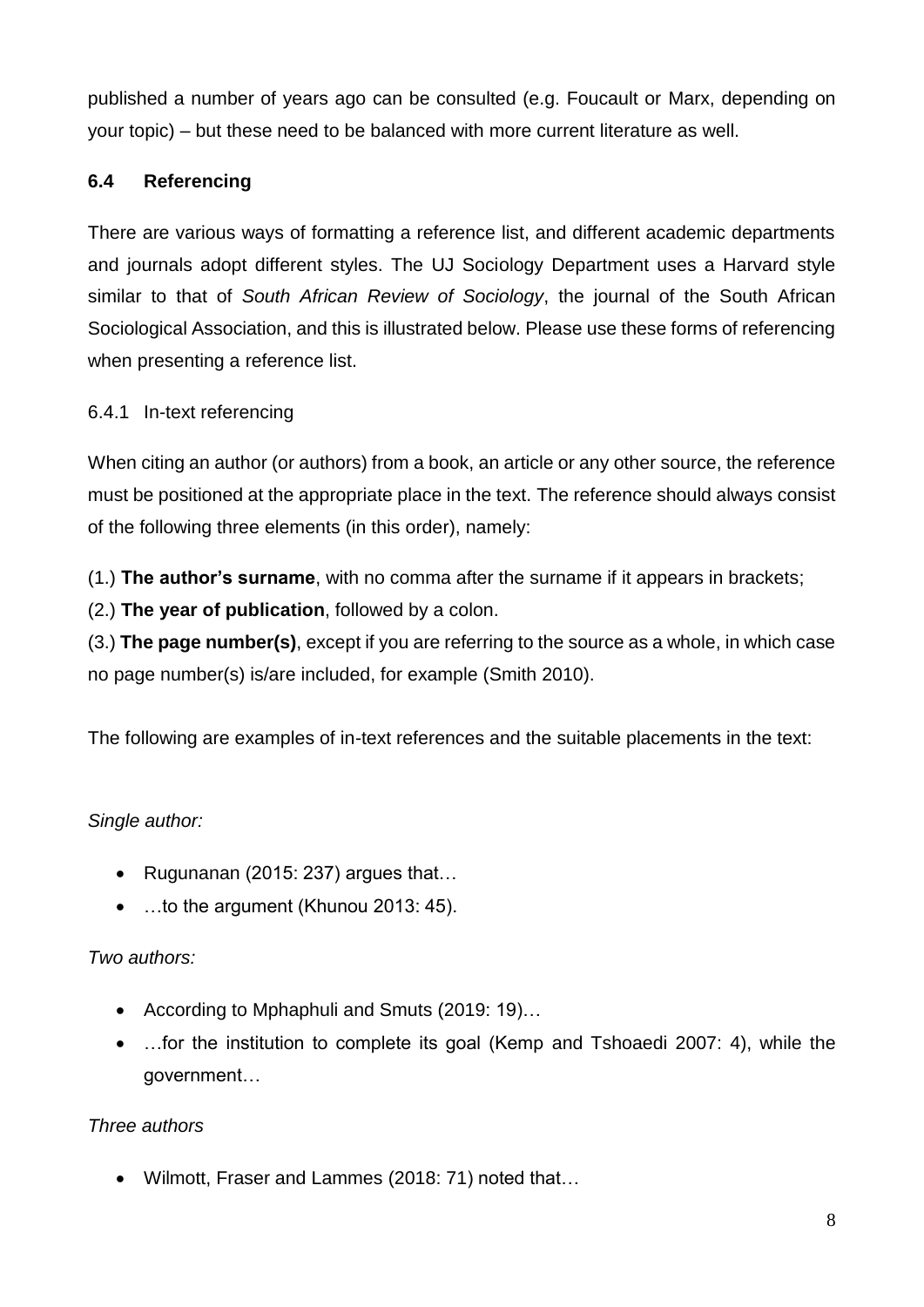## *More than three authors*

If there are more than three authors, you need to immediately refer to the first author followed by the abbreviation et al.

…with the exception of a few (Held et al. 1999: 78).

## *An organisation*

If the source concerned is not the work of a specific author, but released by an organisation, you need to indicate it in the reference.

…for Gauteng (Statistics South Africa 2011: 11).

## *Multiple publications*

In the case where the same author published more than one piece of work in the same year, the letters a, b, etc. should appear after the date to distinguish from the different publications.

As Morrell (1998a: 7) illustrates… Furthermore, he refers to… (Morrell 1998b: 100).

## *Series of references*

When arranging a series of references, do so according to chronological dates or the author's surnames in alphabetical order (it is a preference, but just be consistent).

- Date: …the end (Davis 2008; Smuts 2015; Du Toit 2018).
- Surname: A number of scholars (Abbey 2007; Lima 2010; Tammy 2006)…

## *A report*

If the source concerned is not the work of a specific author, but a report of some sort, you need to indicate this.

- ... in the report of the Commission of Inquiry into State Capture (2019) it was found that…
- …as stipulated by the Department of Finance (2016).

## *Newspaper*

There are two ways in which to refer to a newspaper source –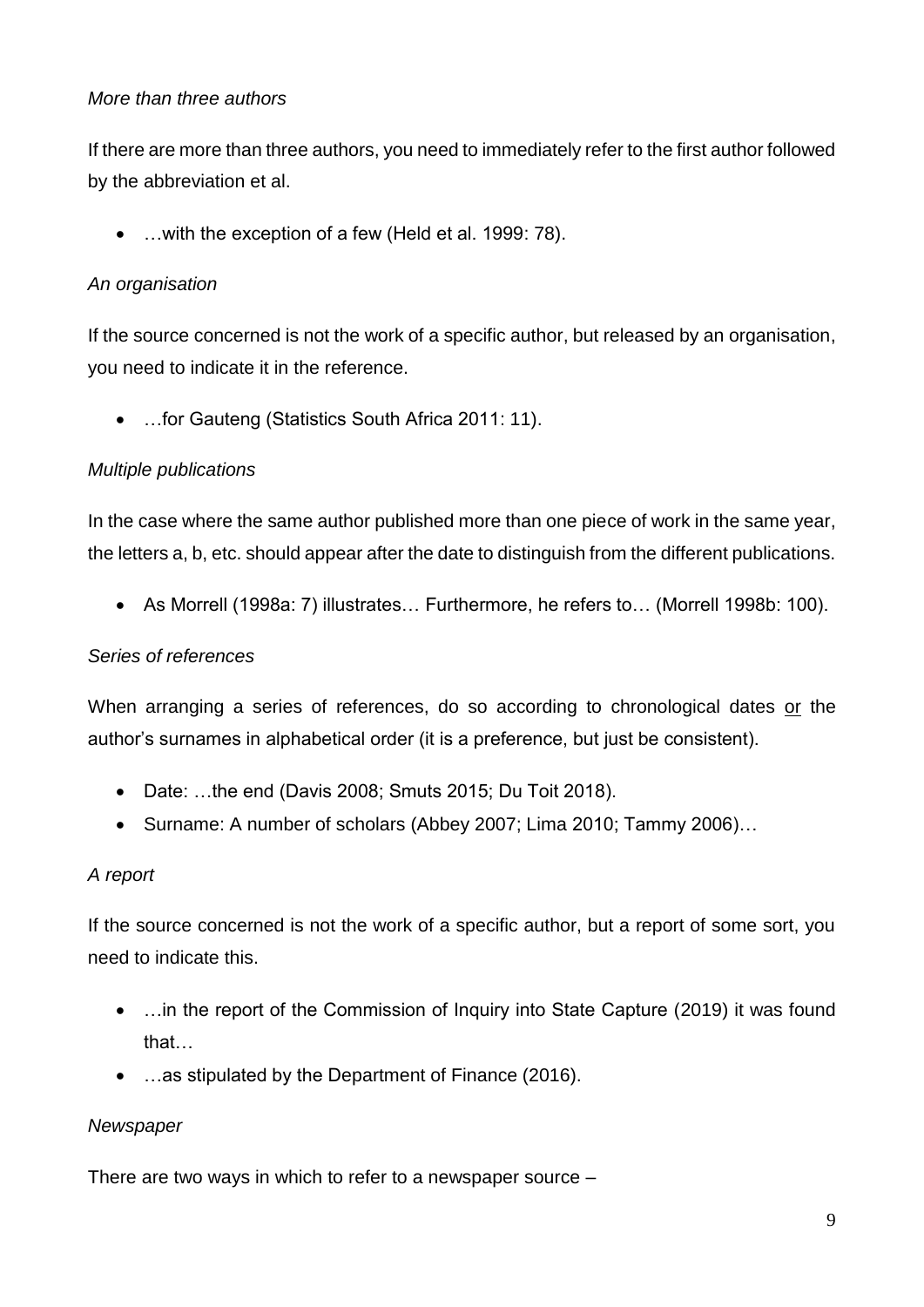(a.) If the author(s) of the article is available: …to an extent (Desai 2019: 17).

(b.) Article without an author: …as indicated (*Sunday Times* 20 January 2019: 5).

6.4.2 Tables and Figures

All tables must be clearly labelled with appropriate headings and acknowledgements of sources.

Each table should be given a number and an explanatory heading. This should be stated at the top of the table. For example:

| <b>Population categories</b> |                       |           |       |       |                                              |
|------------------------------|-----------------------|-----------|-------|-------|----------------------------------------------|
|                              |                       | Frequency |       |       | Percent   Valid Percent   Cumulative Percent |
|                              | <b>Black</b>          | 77        | 30.2  | 31.4  | 31.4                                         |
| Valid                        | Coloured/Indian/Asian | 22        | 8.6   | 9.0   | 40.4                                         |
|                              | White                 | 146       | 57.3  | 59.6  | 100.0                                        |
|                              | Total                 | 245       | 96.1  | 100.0 |                                              |
| Missing                      | System                | 10        | 3.9   |       |                                              |
| Total                        |                       | 255       | 100.0 |       |                                              |

**Table 2. Frequency table for racial distribution**

Each figure (i.e. graphs, charts, pictures) should be given numbers and an explanatory heading. This should be stated at the bottom of the figure. For example:



## **Figure 3. Pie chart of Population group**

\* Note that a list of table and references must appear on a separate page directly after the table of contents.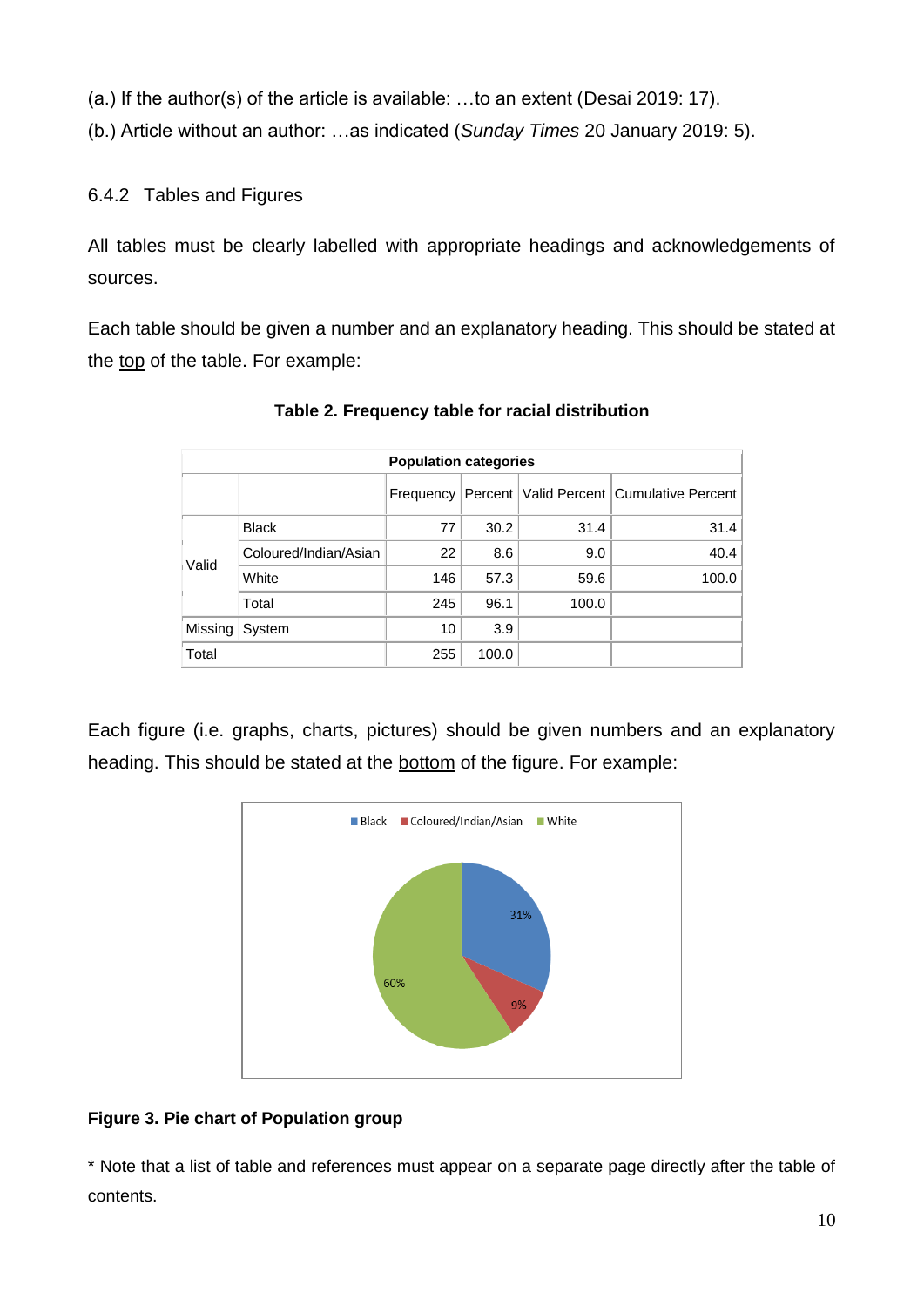## 6.4.3 Long quotations (participants)

If a quote from a participant is three sentences or longer, the direct quotation needs to be indented in the text, as well as be single line spaced. For example:

His ideas about being a man were jointly shaped by his cultural background along with his school upbringing. Bongani explains:

I come from a traditional Xhosa family, but I went to a mostly white private school ... So, I guess I am a product of both those worlds. What my Xhosa momma taught me about being a man often conflicted with what I was told in school by the other boys. So yeah, it is complicated (Bongani, Interview 27 April 2018).

## **6.5 Direct quotations**

- Direct quotes must be placed between single quotation marks.
- Double quotation marks are used in the case where certain concepts are highlighted. For example: According to Smuts (2019: 71) 'these young people often hold specific normative views of what men and women are "allowed" to do and how gender is "supposed" to be performed'.
- In the case of a direct quote, the original spelling and punctuation, as they appear in the source, should be retained – even if that means using US English.
- If the quotation contains a printing or language error in the original text, you must keep it as is and add the word [sic] in square brackets to indicate that you are aware of the error.
- In some cases, you might not want to include the entire quotation, as such, ellipses (three dots) should be used to indicate that a part of the quotation has been left out.
- If you wish to emphasise a part of the quotation by using italics or bold, you need to indicate this by adding the words (own emphasis) in brackets immediately after the quotation.

## **6.6 Formatting a reference list**

- The reference list must be arranged alphabetically according to the surnames of the authors.
- Sources that appear in the reference list are not numbered.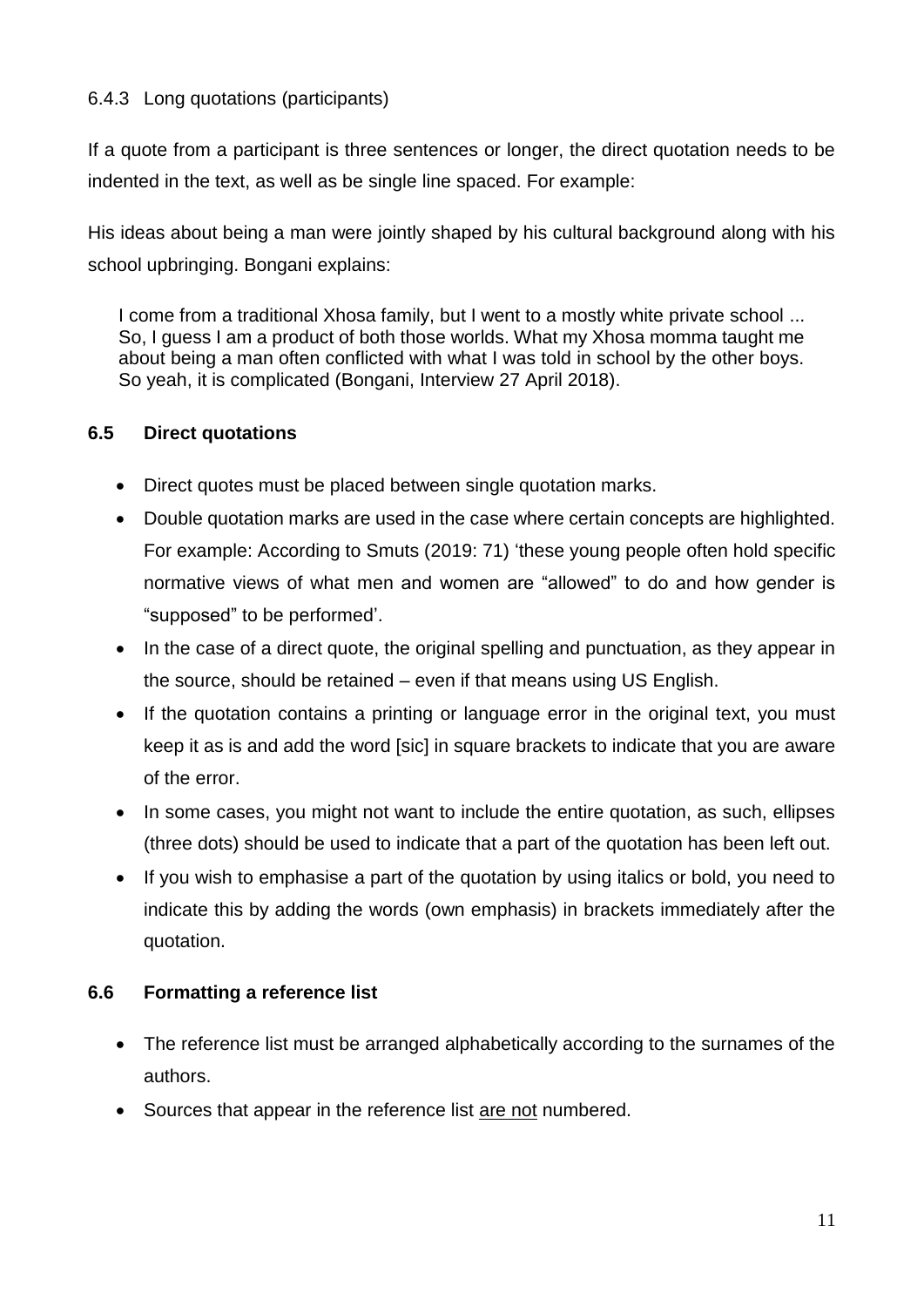- There is no need to separate the different types of sources. All sources used, regardless of the type of source, must appear alphabetically in one coherent list (i.e. do not separate journal articles from newspaper articles).
- Distinguish clearly between references by using the hanging indent feature. I.e. in MS Word, highlight all the cited sources in the references; select Paragraph from the Home pop-up menu; under Indentation, use the Special pull-down menu to select hanging.
- Use title case capitalisation for all book and article titles, e.g. *The Small Group: Structure and Dynamics.* All the important words must be capitalised, while words that are of less importance (for example: and, an, but, by, the) are not capitalised – unless it is the first word of the title.
- As far as formatting each reference is concerned, there is a number of details that must appear in each source and in a specific order, depending on the source type. It is also important to pay close attention to the required punctuation and spacing for each type of source. For example, notice the differences in punctuation for the following two types of sources:

## *Book*

(1.) Always start with the **author's surname** – a comma appears after the surname – followed by the author's **initials**. If the person is an editor of a book, the word (editor) is added in brackets after the initials. The plural (editors) is added if there are more than one editor. (Note that the initials are only followed by a full stop when it appears directly ahead of the date of publication).

(2.) This is followed by the **date of publication**. Note that the date should not appear in brackets and a full stop follows directly after the date.

(3.) Thereafter the **title of the source** is indicated. The title of books must appear in *Italics*, and again it is followed with a full stop.

(4.) **Place of publication**. Indicate the place where the book was published. Note that it has to be the city, NOT the country (e.g. Johannesburg, not South Africa). A colon appears after the city is stated.

(5.) **Publisher**. Indicate the publishing house and end off the source with a full stop. (No page numbers are added when referencing a book source).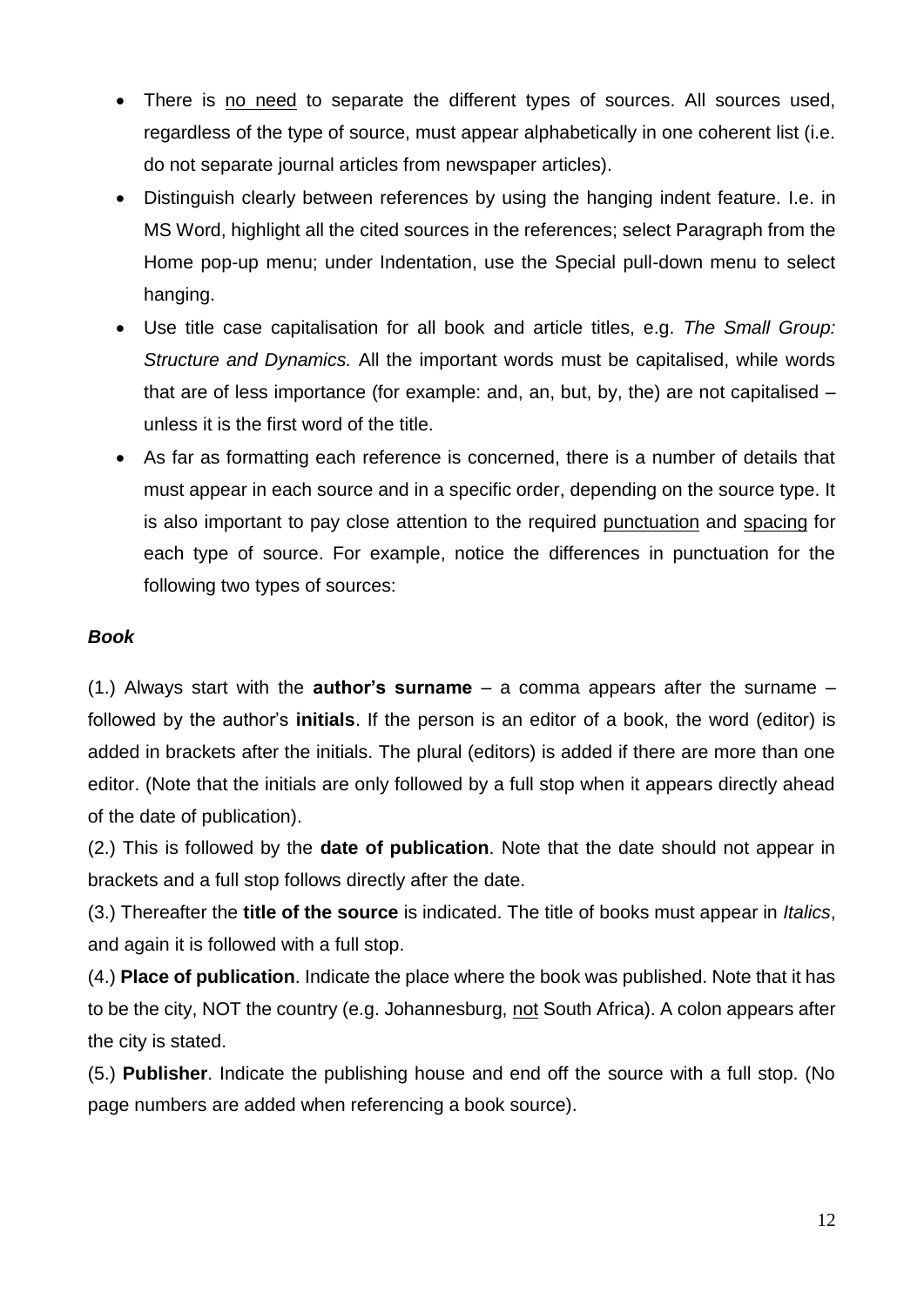#### *For example:*

Babbie, E and Mouton, J. 2009. *The Practice of Social Research*. Cape Town: Oxford University Press.

## *Journal Article*

(1.) Always start with the **author's surname** – a comma appears after the surname – followed by the author's **initials**. (Note that the initials are only followed by a full stop when it appears directly ahead of the date of publication).

(2.) This is followed by the **date of publication**. Note that the date does not appear in brackets and a full stop follows directly after the date.

(3.) Thereafter the **title of the source** is indicated. Unlike the titles of books, an article's title does not appear in italics. Use a single set of inverted commas for the title, followed by a full stop (which appears after the closing inverted comma).

(4.) This is then followed by the **journal/**periodical name in which the article was published. The journal name appears in *Italics*, followed by a comma.

(5.) Indicate the **volume** of the journal; followed by the edition **number** in brackets with a colon after the closing bracket.

(6). Indicate the **page numbers** on which the article appears from where the article starts to where it ends, ending off with a full stop.

## *For example:*

Smuts L. 2010. 'Careers with Sociology: Evidence from UJ'. *The South African Review of Sociology*, 41(1): 105-119.

The following examples give an indication of the required punctuation according to the different types of sources:

#### **Book with a single author**

Maxwell, K. 1995. *The Making of Portuguese Democracy.* Cambridge: Cambridge University Press.

#### **Book with two authors**

Steyn, AF and Uys, T. 1998. *The Small Group: Structure and Dynamics.* Sunnyside: Konsortium.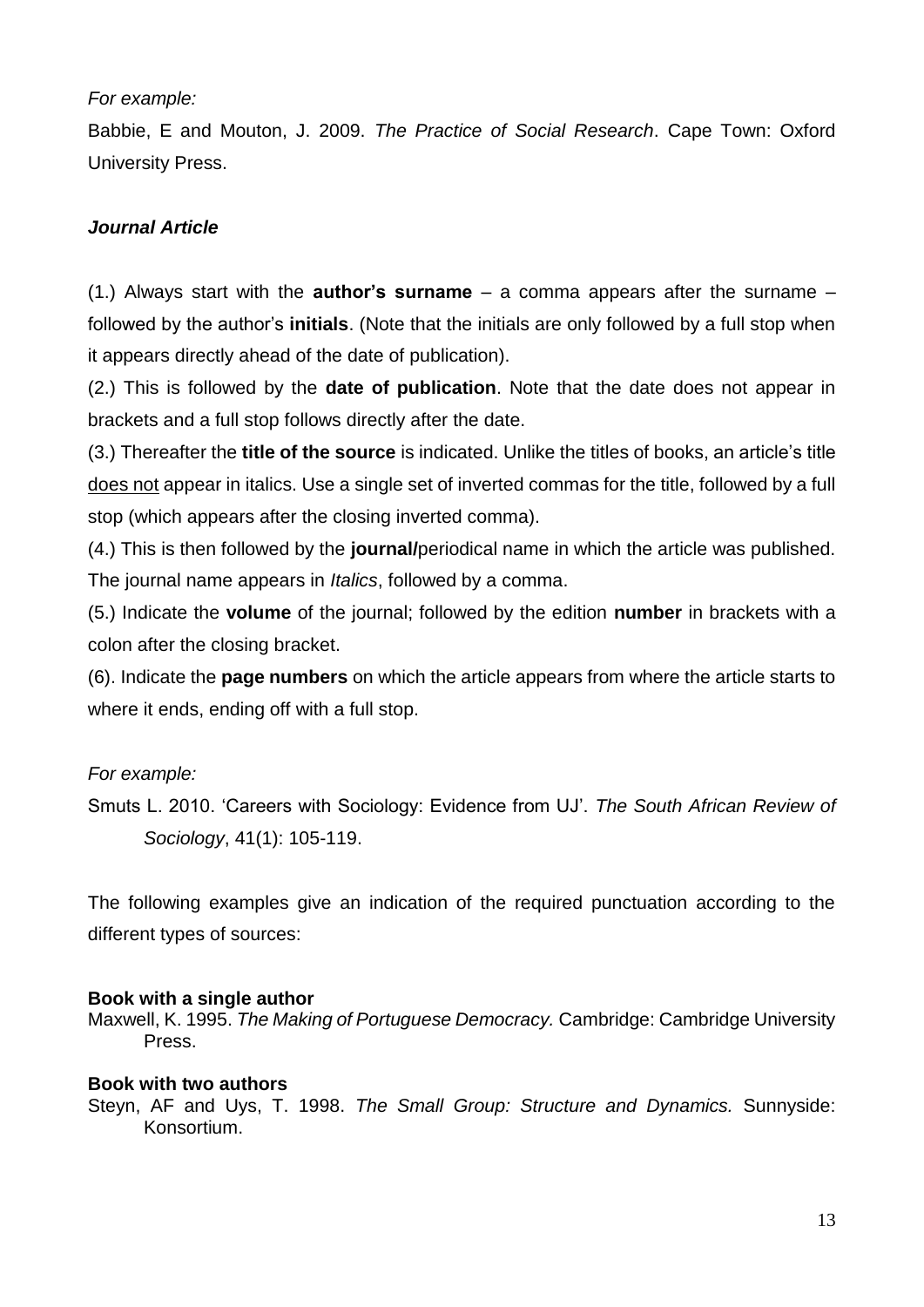#### **Book with three or more authors**

Held, D, McGrew, A, Goldblatt, D and Herraton, C. 1999. *Global Transformations: Politics, Economics and Culture.* Cambridge: Polity Press.

#### **Subsequent edition of a book**

Bendix, S. 1996. *Industrial Relations in the new South Africa*, third edition. Kenwyn: Juta & Co.

#### **Journal article with one author**

Hunter, M. 2005. 'Cultural Politics and Masculinities: Multiple-Partners in Historical Perspective in KwaZulu-Natal'. *Culture, Health and Sexuality*, 7(3): 209-223.

#### **Journal article with three or more authors**

Jewkes, R, Vundule, C, Maforah, F and Jordaan, E. 2001. 'Relationship Dynamics and Teenage Pregnancy in South Africa'. *Social Science & Medicine*, 52(5): 733-744.

#### **Book with a single editor**

Padilla, AM (editor). 1980. *Acculturation: Theory, Models and Some Findings.* Boulder, Colarado: Westview Press.

#### **Book with two or more editors**

Buhlungu, S, Daniel, J, Southall, R and Lutchman, J (editors). 2007. *State of the Nation: South Africa 2007*. Pretoria: HSRC Press.

#### **Chapter in a book**

Nyanzi, S. 2011. 'Unpacking the (Govern)Mentality of African Sexualities'. In Tamale, S. (editor). *African Sexualities: A Reader*. Cape Town: Pambuzuka Press.

#### **Newspaper article**

Bokaba, S. 2000. 'Horror Find at Sangoma's Shack'. *The Star,* 27 January: 1.

#### **Published report**

Finance, Department of. 1996. *Growth, Employment and Redistribution: a Macroeconomic Strategy.* Pretoria: Department of Finance.

#### **Dissertations and theses**

- Mphaphuli, MM. 2013. 'Interrogating the Heteronormative Sexuality and Gendered Performativity of Young People in Madelakufa Informal Settlement'. MA dissertation, University of Johannesburg.
- Stapele, N. 2015. 'Respectable "Illegality": Gangs, Masculinities and Belonging in a Nairobi Ghetto.' PhD thesis, University of Amsterdam.

#### **Published working paper**

Hart, G. 1996. 'Global Connections: the Rise and Fall of a Taiwanese Production Network on the South African Periphery'. *Institute for International Studies Working Paper* 6. Berkeley: University of California.

#### **Unpublished paper**

Dawson, M. 1999. 'Post Apartheid Education in South Africa: a Challenge to Identity'. Unpublished paper presented to conference of African Studies Association of Australasia and the Pacific, University of Western Australia, Perth.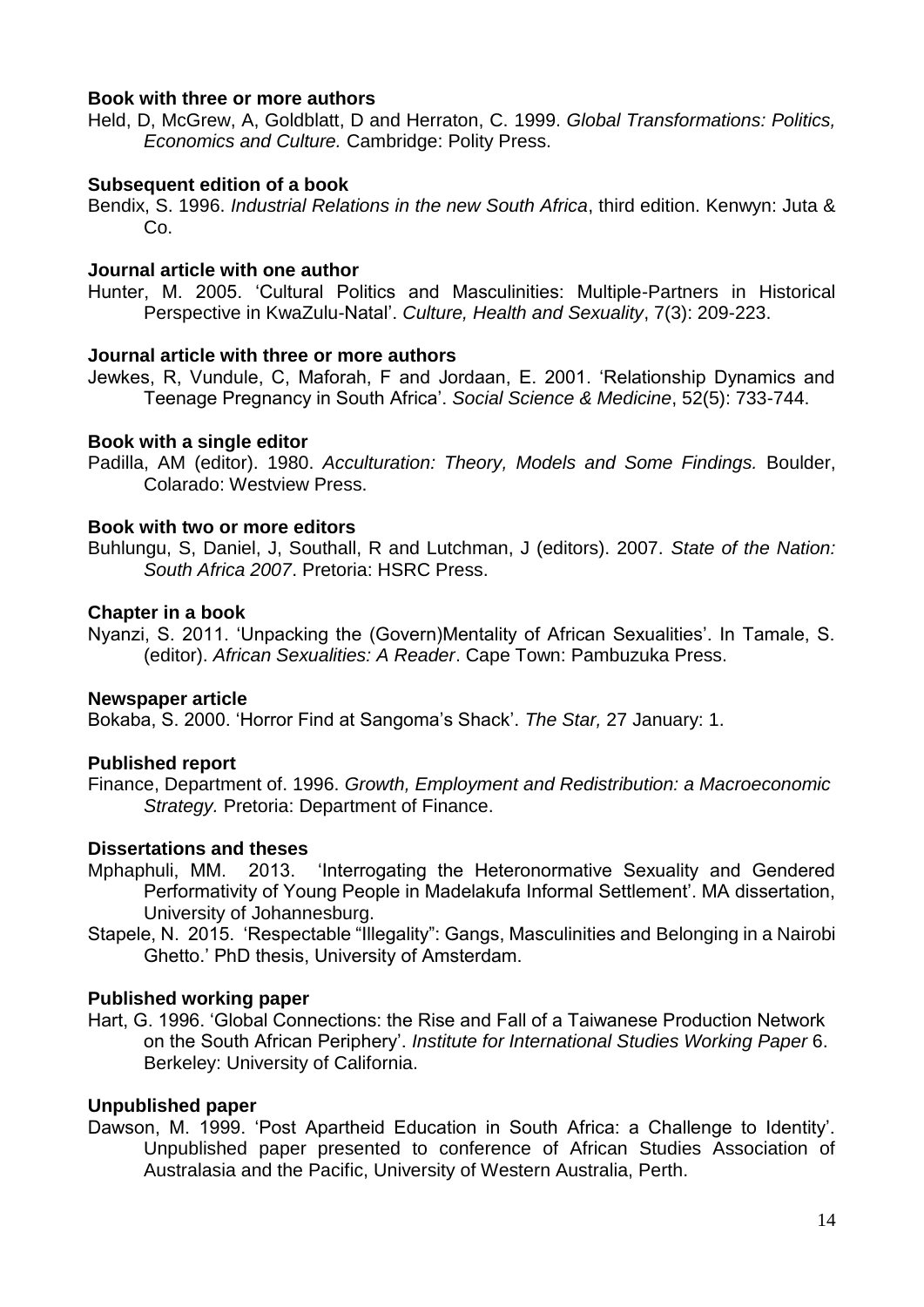#### **Internet**

- Department of Agriculture. 2019. *Regulations Regarding Control Over the Sale of Organically Produced Products in the Republic of South Africa.* Accessed 21 June 2000, [http://www.nda.agric.za.](http://www.nda.agric.za/)
- Dickson, P. 1999. 'Back to the Bad Old Days.' Accessed 7 November 2000, [http://www.mg.co.za/mg/news/99jun-land.html.](http://www.nda.agric.za/)

## **Film and video**

- *Manufacturing Consent: Noam Chomsky and the Media*. 1992. Directed by Mark Achbar and Peter Wintonick. New York: Zeitgeist films. Video: VHS.
- *Youth- With a Difference*. 2005. Directed by Y Noor Mohamed. Pretoria: Islamic Television Network. Transmitted on 23 September 2005.

#### **Reference work**

*Pharos Afrikaans-Engels English-Afrikaans Woordeboek ∙ Dictionary*. 2005. First edition. Cape Town: NB Publishers.

### **Two or more items in one year by same author**

- Padayachee, V. 1997a. 'Progressive Academic Economists and the Challenge of Development in South Africa's Decade of Liberation'. Inaugural lecture, University of Natal.
- Padayachee, V. 1997b. 'South Africa's Re-entry into the Global Economy: A Review and Critique of Post-1990 Strategies of Re-integration'. *CSDS Working Paper 14*. Durban: University of Natal.

#### **Undated item**

Eagleton, T. No date. 'The Holy Trinity'. Manuscript in author's possession.

#### **Media Releases**

(Alston 2003) Alston, R., (Australian Minister for Communications, Information Technology) 2003, Australian Government to ban spam, media release 122/03, National Office for Information Economy, Canberra, viewed 23 July, from [http://www.noie.gov.au/publications/media\\_releases/2003/Jul/spam.htm](http://www.noie.gov.au/publications/media_releases/2003/Jul/spam.htm)

#### **Government Media Releases.**

Commonwealth Scientific and Industrial Research Organisation (CSIRO), 1997–2004, *Revolutionary sheep weigher on trial*, media release Ref PRO 4\_168, 15 Sept 2004, viewed 16 September 2004, from <http://www.csiro.au/index.asp?type=mediaRelease&id=sheepweigher&style=media> Release

#### **Government Publication and Regulations**

Department of Education, Science & Training, 2000, Annual Report 1999-2000, AGPS, Canberra.

Department of Immigration and Multicultural Affairs 2001, Immigration: Federation To Century's End 1901-2000, Statistics Section, Business Branch, Department Of Immigration and Multicultural Affairs, Canberra.

#### **Brochure**

New South Wales Dept of Primary Industries, 2005, Saltwater recreational fishing in New South Wales: Rules & regulations summary, brochure, NSWDPI, New South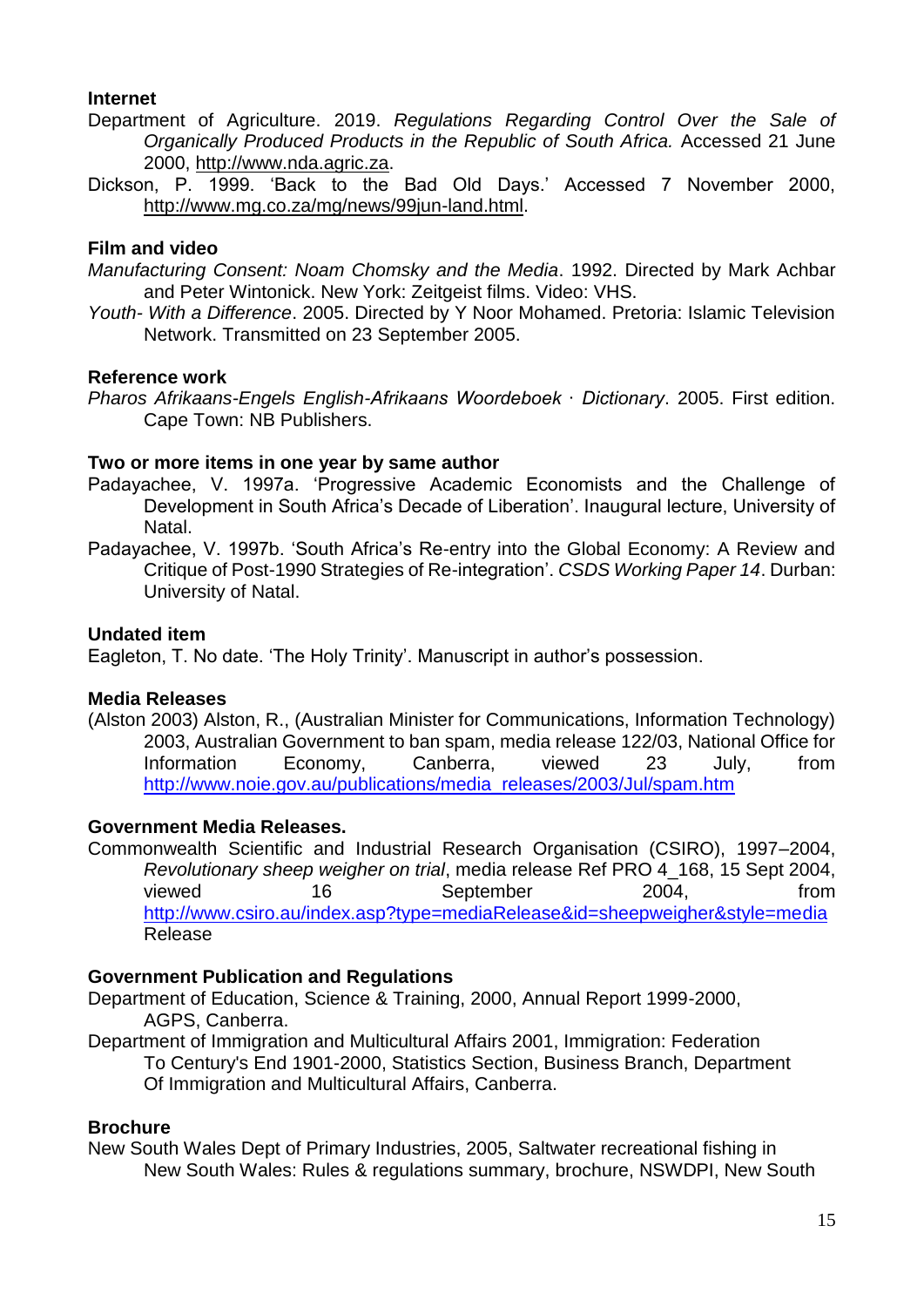Wales. Include as much information as available. The publisher's name may be abbreviated if it is also the author.

## **Legislation**

South Africa. 1962. 'Income Tax Act 58 of 1962'. Accessed 1 March 2015, [https://www.gov.za/sites/default/files/Act%2058%20of%201962s\\_0.pdf.](https://www.gov.za/sites/default/files/Act%2058%20of%201962s_0.pdf)

South Africa. 2005. 'National Credit Act 34 of 2005'. Accessed 1 April 2018 [https://www.legalrights.co.za/wp-content/uploads/2017/03/NATIONAL-CREDIT-](https://www.legalrights.co.za/wp-content/uploads/2017/03/NATIONAL-CREDIT-ACT-NO.-34-OF-2005.pdf)[ACT-NO.-34-OF-2005.pdf.](https://www.legalrights.co.za/wp-content/uploads/2017/03/NATIONAL-CREDIT-ACT-NO.-34-OF-2005.pdf)

## **7. PLAGIARISM**

7.1 What is plagiarism?

Plagiarism is, as the Concise Oxford Dictionary puts it, 'the act of . . . pass[ing] off the thoughts etc. of [another person] as one's own.' You are guilty of plagiarism if you use the ideas or words of another author without acknowledging their source. Since you are expected to present your own work, this is unacceptable and dishonest. This is why references to original sources are so important. Copying directly from another source without indicating that it is a quotation and making only minor changes to the words of another author are both examples of plagiarism. Formal action follows the submission of an assignment that contains examples of plagiarism. If you are uncertain whether your work contains plagiarism, use Turnitin and check with your lecturer before submitting.

## 7.2 Transgressions of plagiarism policy

The UJ Department of Sociology follows institutional policy in dealing with plagiarism. Within the department, first-time offenders at first year level can achieve a maximum of 50% on resubmitting a plagiarised assignment. Second and third year students are, however, expected to reference sources as indicated in this set of guidelines. Failing to do so may render a student guilty of plagiarism. A mark of 0 (zero) is awarded for a plagiarised assignment, after which the matter is referred for potential disciplinary action. Students who commit plagiarism may be expelled and have the offence permanently recorded.

## 7.3 Avoiding plagiarism

Since your work must, inevitably, draw on the ideas and empirical data of others, it is important to know how to achieve this without plagiarism. There are two ways in which you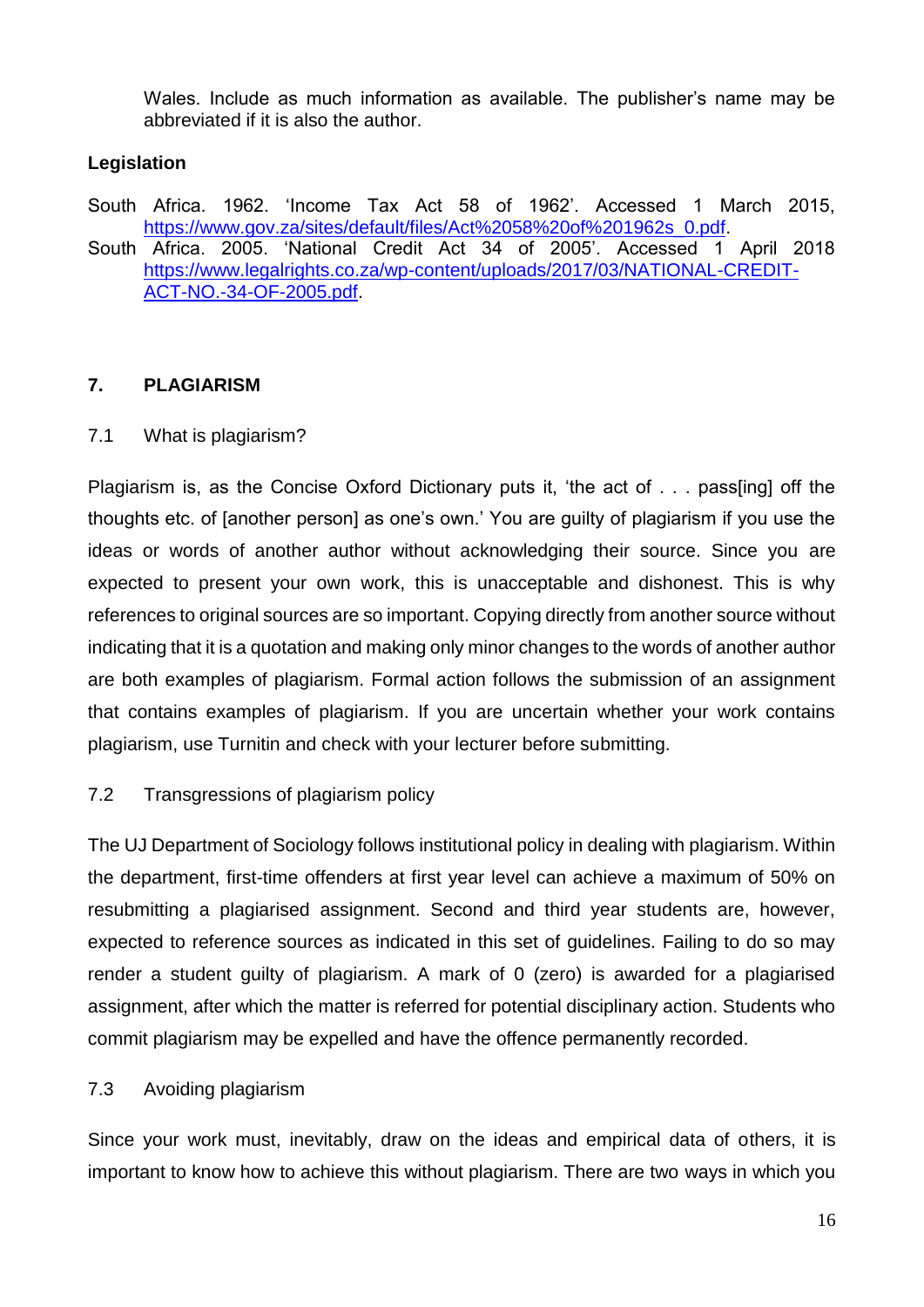can do this – **quoting** and **summarising** – but either way you must indicate your source, both with a text reference and by including the source in your reference list. Summarising is usually preferred because it helps to produce an essay that is a pleasure to read. However, it requires more skill, and is given extra credit. If you are quoting, this must be undertaken in one of two ways. If the quote is short, it can be contained within the normal text, but if it is longer than about 50 words it should be presented as an indented passage. Examples of quoting, summarising, and of plagiarism, are given below. All illustrations are taken from the following excerpt from Alan Morris's *Bleakness & Light: Inner-City Transition in Hillbrow, Johannesburg* (1999: 81-82).

The gender distribution in the early 1990s was significantly different from the one that prevailed in the mid-1960s, when 48 per cent of flat dwellers were male and 52 per cent were female (Jubber 1973: 59), whereas at the beginning of 1993, 56 per cent of flatdwellers were male and 44 per cent female. Although the proportion of males was greater in all racial categories, the most substantial difference was within the African grouping, of which 58 per cent were male (Table 9, p.351).

There are probably two main explanations for the change in the gender profile. Firstly, some of the men who moved to Hillbrow were reluctant to bring their partners and/or children to a place that was viewed by many flat-dwellers as not being a satisfactory neighbourhood for women or for bringing up children. A number of male flat-dwellers had homes elsewhere. Secondly, the increasing levels of crime and prostitution made women reluctant to move to Hillbrow: 'Females don't feel safe in Hillbrow and society is labelling [sic]. When you stay in Hillbrow you are a prostitute' (Pumla, an African women in her early fifties and ex-Hillbrow resident).

#### *Examples of quoting*

a) Hillbrow 'was viewed by many flat-dwellers as not being a satisfactory neighbourhood for women

or for bringing up children', argues Morris (1999:81).

b) According to one researcher (Morris, 1999: 81) 'the increasing levels of crime and prostitution made women reluctant to move to Hillbrow'.

c) As one African woman (Pumla, quoted in Morris, 1999: 81-82), a former resident of Hillbrow, put

it, 'When you stay in Hillbrow you are a prostitute'.

d) Morris (1999: 81) suggested two explanations for this change:

Firstly, some of the men who moved to Hillbrow were reluctant to bring their partners and/or children to a place that was viewed by many flat-dwellers as not being a satisfactory neighbourhood for women or for bringing up children. ... Secondly, the increasing levels of crime and prostitution made women reluctant to move to Hillbrow.

NB: In this last example, an ellipsis (…) has been used to indicate that a section of text has been omitted, in this case between 'children' and 'Secondly'.

#### *Examples of summarising*

a) Morris's (1999:81) interview data showed that sometimes men discouraged their 'partners' from moving to Hillbrow.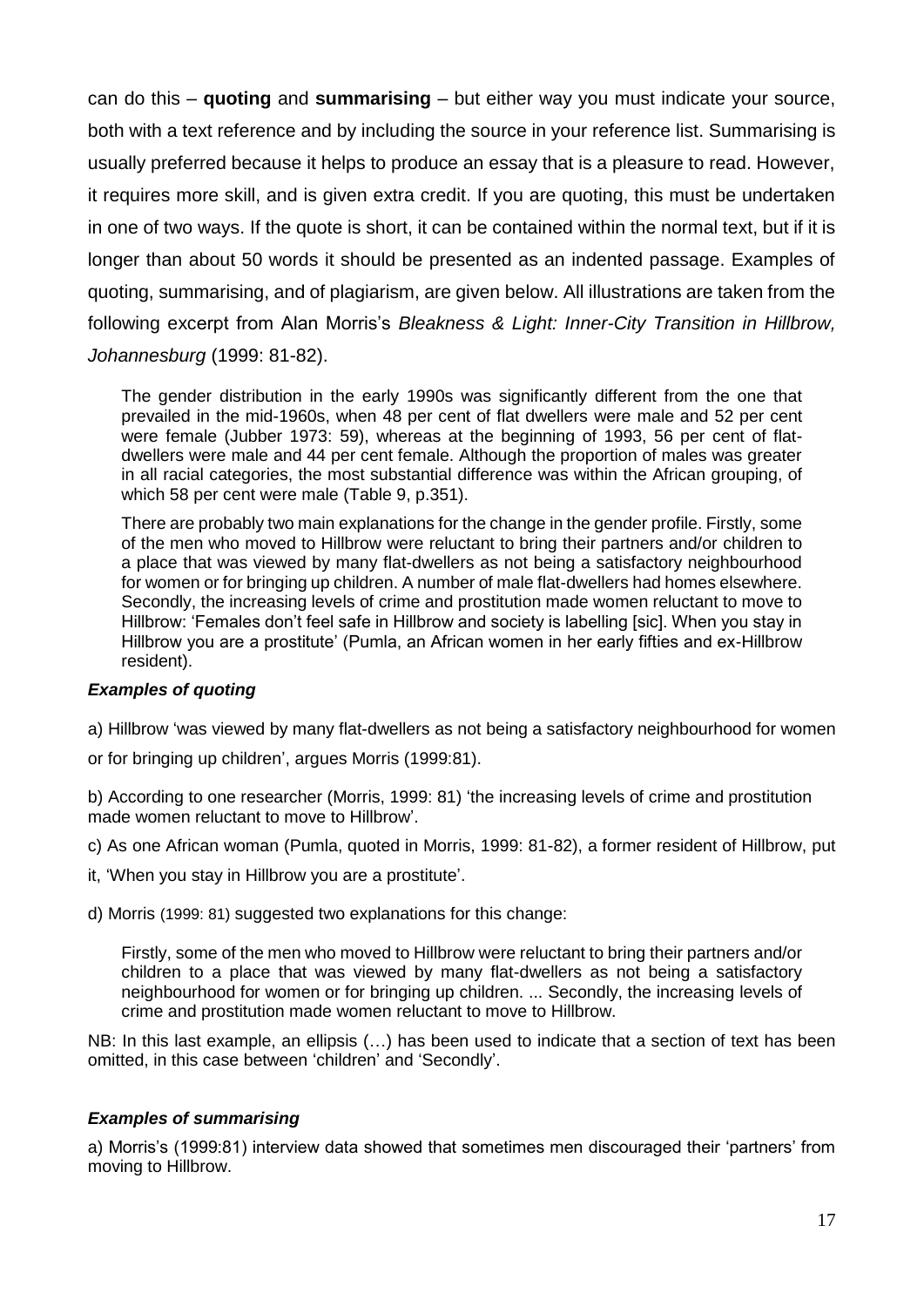b) During this period, there was a significant decline in the proportion of women flat-dwellers living in Hillbrow (Morris, 1999: 81).

#### *Examples of quoting from interviews*

When interviewed on 15 May 2001, Mr R.Forbes stated... OR • Mr R. Forbes confirmed his statement by fax on 15 May 2003... OR • The statement claimed that Martians had landed in Moonee Ponds (R. Forbes [Australian UFO Society] pers. comm., 15 May 2003).

### 7.4 Editing and Institutional/academic support

The importance of editing and proofreading your own work cannot be stressed enough. Make use of the UJ's Writing Centre if you have any issues. It is now common practice for students to have their work professionally edited prior to submission of a minor-dissertation, full dissertation or thesis, and the supervisor may require that a student have their work edited.

## **8. SUPERVISION, DISSERTATIONS AND THESES**

### **8.1 Introduction**

A doctoral student's supervisor is usually called a 'promoter', and a doctoral dissertation a 'thesis'. However, these guidelines make generic use of 'supervisor' and 'dissertation', and thus apply to doctoral students as well as all master's students. Before you submit your official research proposal you will be assigned a supervisor, and a co-supervisor. This will be done on the basis of the fit between your interests and those of senior staff members available. You are responsible for arranging regular meetings with your supervisors. You should not allow more than six weeks to elapse between meetings, though, preferably, they should be more frequent. You should see your supervisor prior to handing in each draft of each piece of work. Most meetings will include a discussion of written work that the student has submitted; perhaps a draft proposal or a chapter. The latest date for submission of written work to supervisors is in October. This allows supervisors adequate time to provide feedback before the university closes. See Appendix A for the supervision agreement.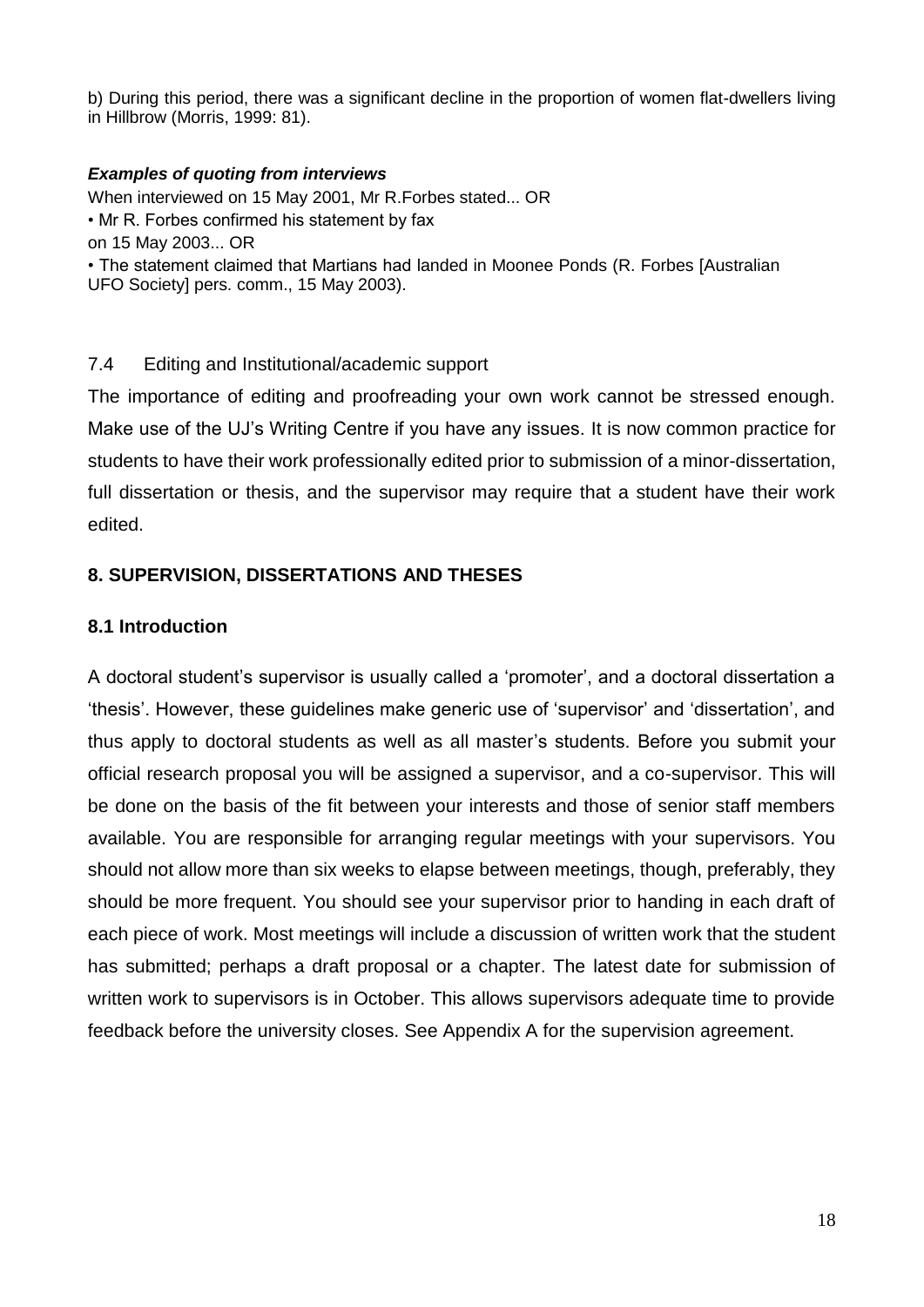## **8.2 Research Proposal**

Doctoral students and dissertation-only master's students will be expected to begin by producing an initial, detailed research proposal. Students working for a structured master's degree will produce a research proposal as part of their coursework. In all cases, the supervisor will usually ask you to revise your proposal. They will be concerned, in particular, that your research question is well formulated, novel and adequately grounded in the relevant literature, that you have developed an appropriate methodology, and that your project is feasible, given the usual constraints of time, money and access to sources. When they are satisfied about these matters, they will ask you to produce a formal, summary proposal. See also the University's Regulation A.89. The body of the proposal (from the introduction to the end of the methodology) should fall within the following page limits:

- MA minor dissertation: 3-4 pages
- MA dissertation: 4-5 pages
- Doctorate: 5-6 pages

The checklist at the end of this document can assist you in making sure that you have met all the requirements for the research proposal (see Appendix B).

## **8.3 Dissertation Requirements**

## 8.3.1 Quality

According to university's Regulation A.94: 'A dissertation must furnish proof that a student is capable of scientific research and the application thereof. A minor-dissertation must at least furnish proof that the student is capable of giving a scientific account of the knowledge that s/he has gained through experimental research or literature study.' For a doctoral thesis to be acceptable it must, according to Regulation A.115, 'be an original contribution to the knowledge of and insight into the subject'.

## 8.3.2 Word Limit

The Faculty of Humanities Policy on Postgraduate Assessment stipulates the word limit on each postgraduate level: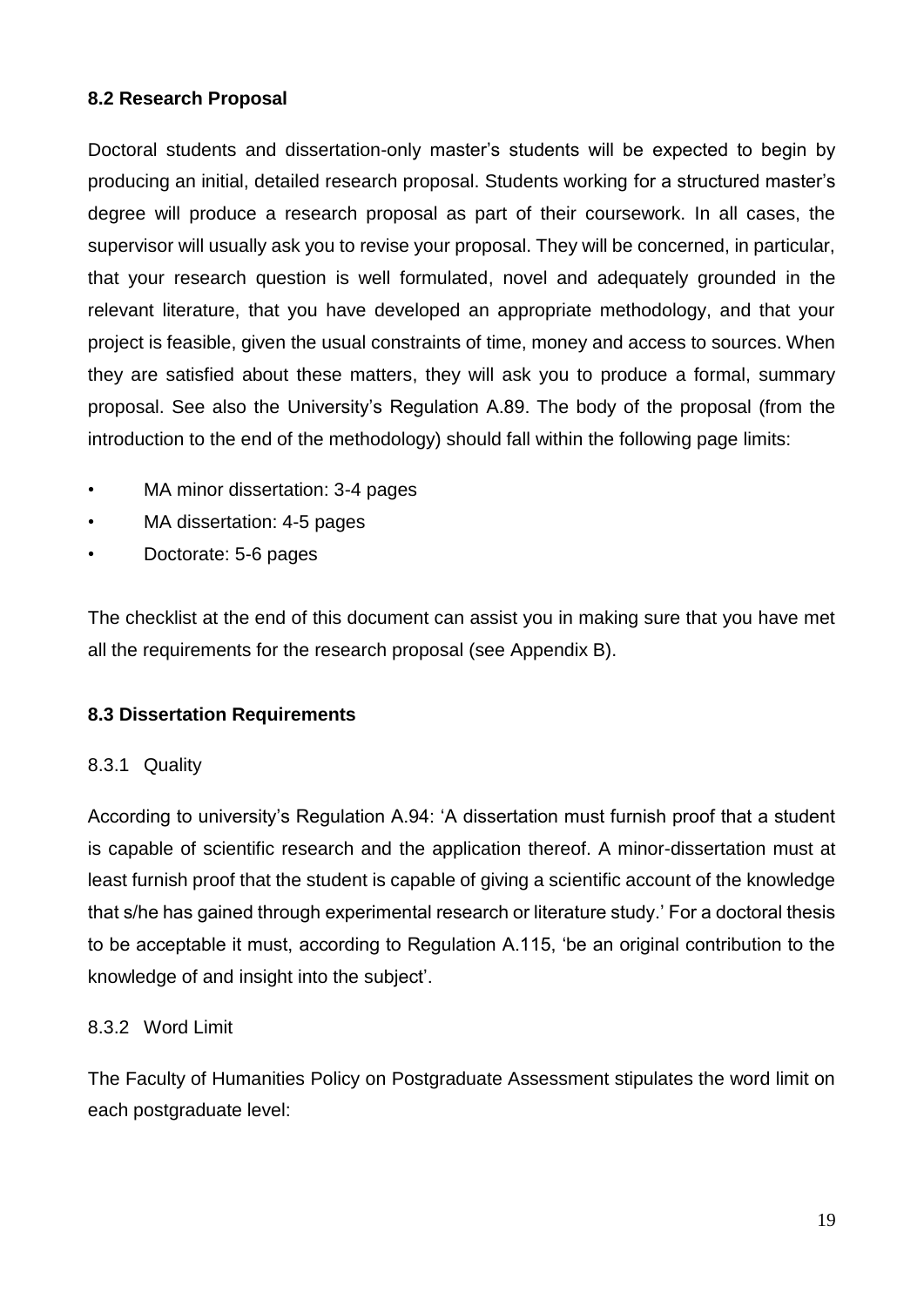## DOCTORATE

- Examiners are expected to read 80 000 words of the thesis, including footnotes and endnotes but excluding references (this makes it generally preferable to use an author-date referencing system).
- Material may be included in Appendices for reference, and these may be any length, but examiners are not required to read them.
- The Faculty Office will apply a 10% upward margin in accepting theses, and will not accept those above 88 000 words in length (excluding appendices).

## MASTERS (RESEARCH)

- Examiners are expected to read 40 000 words of the dissertation, including footnotes and endnotes but excluding references (this makes it generally preferable to use an author-date referencing system).
- Material may be included in Appendices for reference, and these may be any length, but examiners are not required to read them.
- The Faculty Office will apply a 10% upward margin in accepting theses, and will not accept those above 44 000 words in length (excluding appendices).

## MASTERS (COURSEWORK)

- Examiners are expected to read 20 000 words of the minor dissertation, including footnotes and endnotes but excluding references (this makes it generally preferable to use an author-date referencing system).
- Material may be included in Appendices for reference, and these may be any length, but examiners are not required to read them.
- The Faculty Office will apply a 10% upward margin in accepting theses, and will not accept those above 22 000 words in length (excluding appendices)

## 8.3.3 Format template for MA dissertation and Doctoral Thesis

The Faculty of Humanities has issued a template for MA minor and full dissertations, as well as for a doctoral thesis. This template can be accessed on the Faculty of Humanities website under the folder 'Postgraduate programmes and information' – Postgraduate information for students and staff. The template is listed as item 12 under the 'Forms and Documents for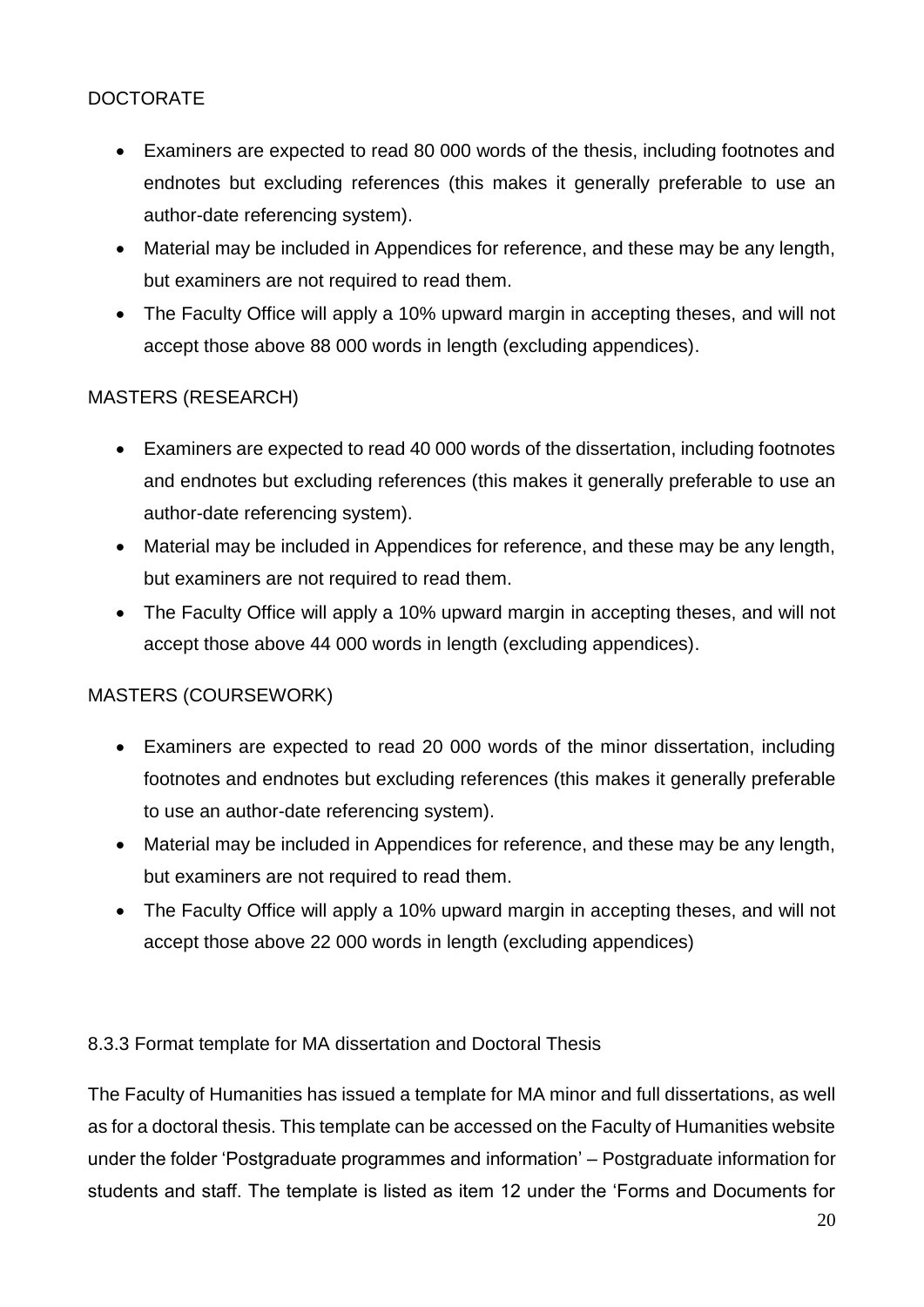Higher Degrees Students'. Note that there are a number of other documents on this site that will be useful to your studies.

## 8.3.4 Other Requirements

In addition, doctoral students and dissertation-only master's students must submit an article that is ready for publication. Further, doctoral candidates must have given at least two seminar presentations and must undergo an oral examination.

## **8.4 Submission and Deadlines**

<u>.</u>

The University of Johannesburg will host two graduation ceremonies per year. To be considered for March or April graduation students must submit before the end of the preceding October, and to be considered for September graduation students must submit before the end of the preceding April.

## 8.4.1 Procedure to follow when submitting for assessment<sup>1</sup>

Students should submit their research for assessment to the faculty office on or before the set deadline. The contact person will be confirmed.

The following check list items should be met by all students who intend to submit their research for assessment:

- You must be formally registered as a student for your research degree (dissertations/theses)/ the research component of your degree (minor dissertations) for the current academic year;
- The assessors for your research examination must have been approved:
- If the title or line of your research has changed in any way, approval must have been granted by the Higher Degrees Committee prior to you submitting for assessment;
- If you have change of supervisor(s) approval must have been granted by the Higher Degrees Committee prior to you submitting for assessment;
- Should you have required Ethics, your formal ethics clearance should be included in your submission;

<sup>&</sup>lt;sup>1</sup> Procedure is subject to change. The Faculty of Humanities will communicate any changes to students and supervisors.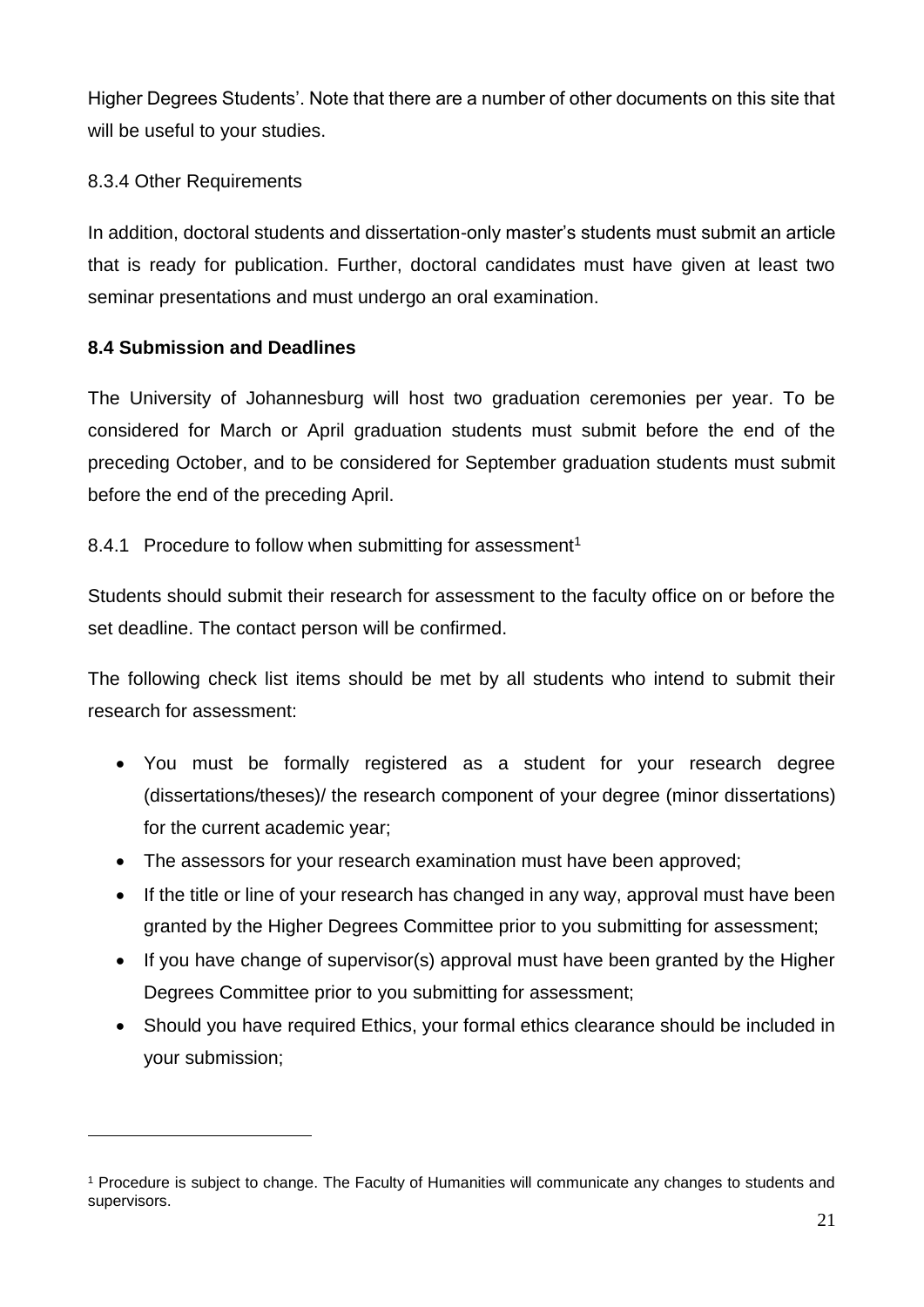- The formal Humanities On-Stop-Form must be completed and signed off as part of your submission for assessment;
- A digital copy of your minor dissertation/dissertation/thesis in PDF format, including the stamped affidavit, needs to be emailed;
- A separate affidavit form needs to be submitted;
- The Turnitin report.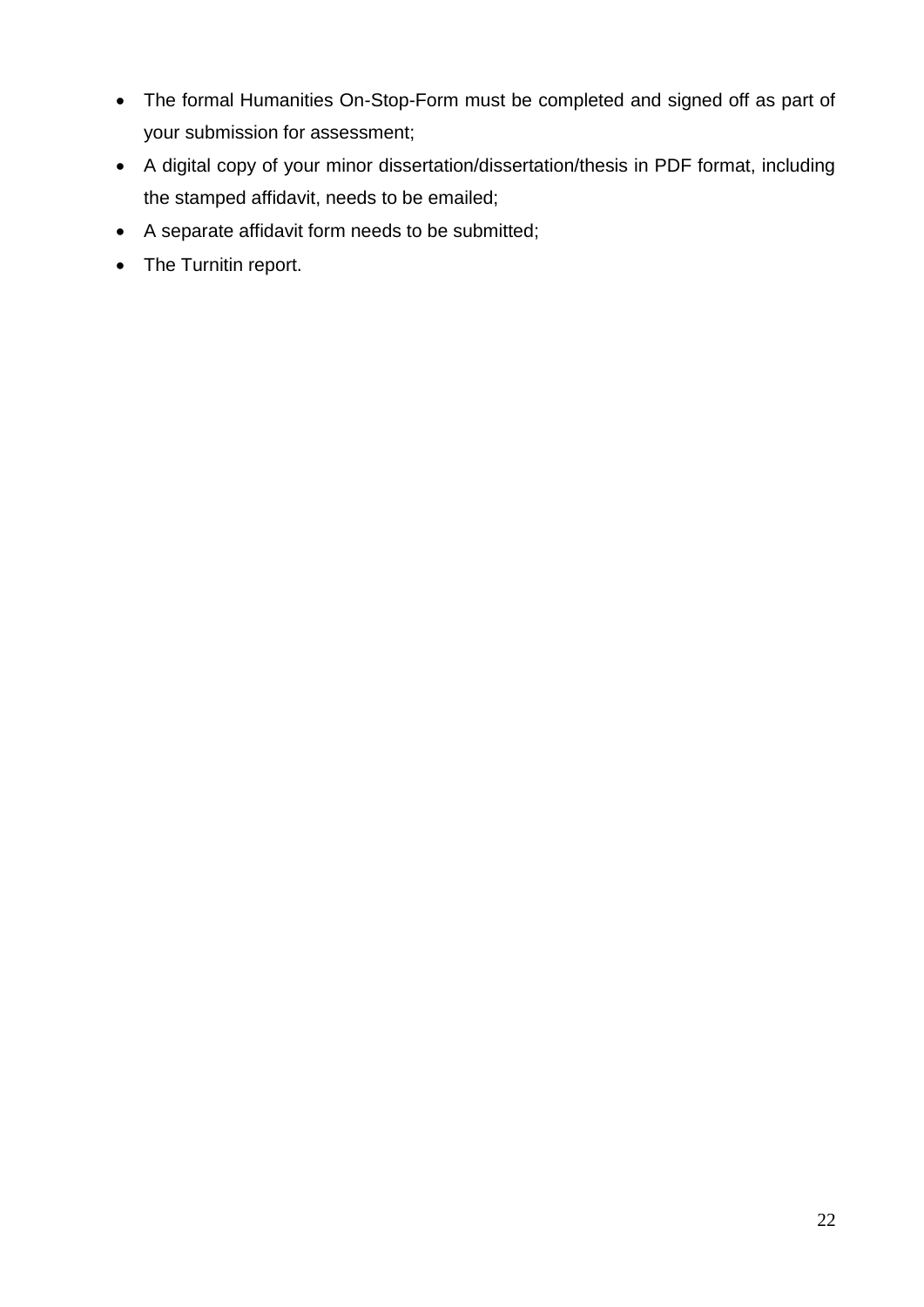## **APPENDIX A - SUPERVISION AGREEMENT**

Acceptance of the following agreement is a condition for registration in the department.

## **The Supervisor has the following responsibilities:**

- To give guidance about the nature of research and the standard expected at different levels.
- To advise on the planning of the research programme and the relevant secondary literature, primary sources and individual experts who might be consulted.
- To make themselves available to students for regular supervisory meetings. Ideally these should be held monthly, and more frequently in the planning and final stages.
- To make themselves accessible at other appropriate times when the student may need advice. The student should be advised of the supervisor's office telephone number and email address.
- To give detailed advice on the necessary completion dates of the successive stages of the work, so that the thesis may be submitted within the scheduled time.
- To request written work as appropriate, and to return such work with constructive criticism as soon as possible, and within not more than one month.
- To make you aware of inadequacy of progress and of standards of work below that generally expected.
- To submit the student's formal research proposal to the department when they are satisfied that its standard is adequate.
- To advise the student about the practicalities and ethics of any fieldwork, and to assist with gaining access where appropriate.
- To provide the department with a report on the student's progress at the end of each year, and to provide a supplementary report if they are concerned about the inadequacy of the student's progress or the standard of their work.
- To advise students about relevant seminars and conferences they should attend.
- To produce an Intent to Submit when they are satisfied that the student is approaching completion of their dissertation.
- To make arrangements for the examination of the dissertation.

## **The student has the following responsibilities:**

- To keep their supervisor informed of any change of their contact details (email, all telephone numbers, physical and postal addresses). Prior to the appointment of a supervisor you should inform him or her of any changes of contact details. Students have a duty to check their email at least twice a week (unless special arrangements have been made).
- To participate regularly in the department's post-graduate seminar.
- To make appointments to meet with their supervisor on a regular basis, and not less frequently than once every two months.
- To submit work to the supervisor in the correct format and in good English or Afrikaans. All work should include appropriate text references and a list of all works cited.
- To discuss with their supervisor the type of guidance and comment they find most helpful.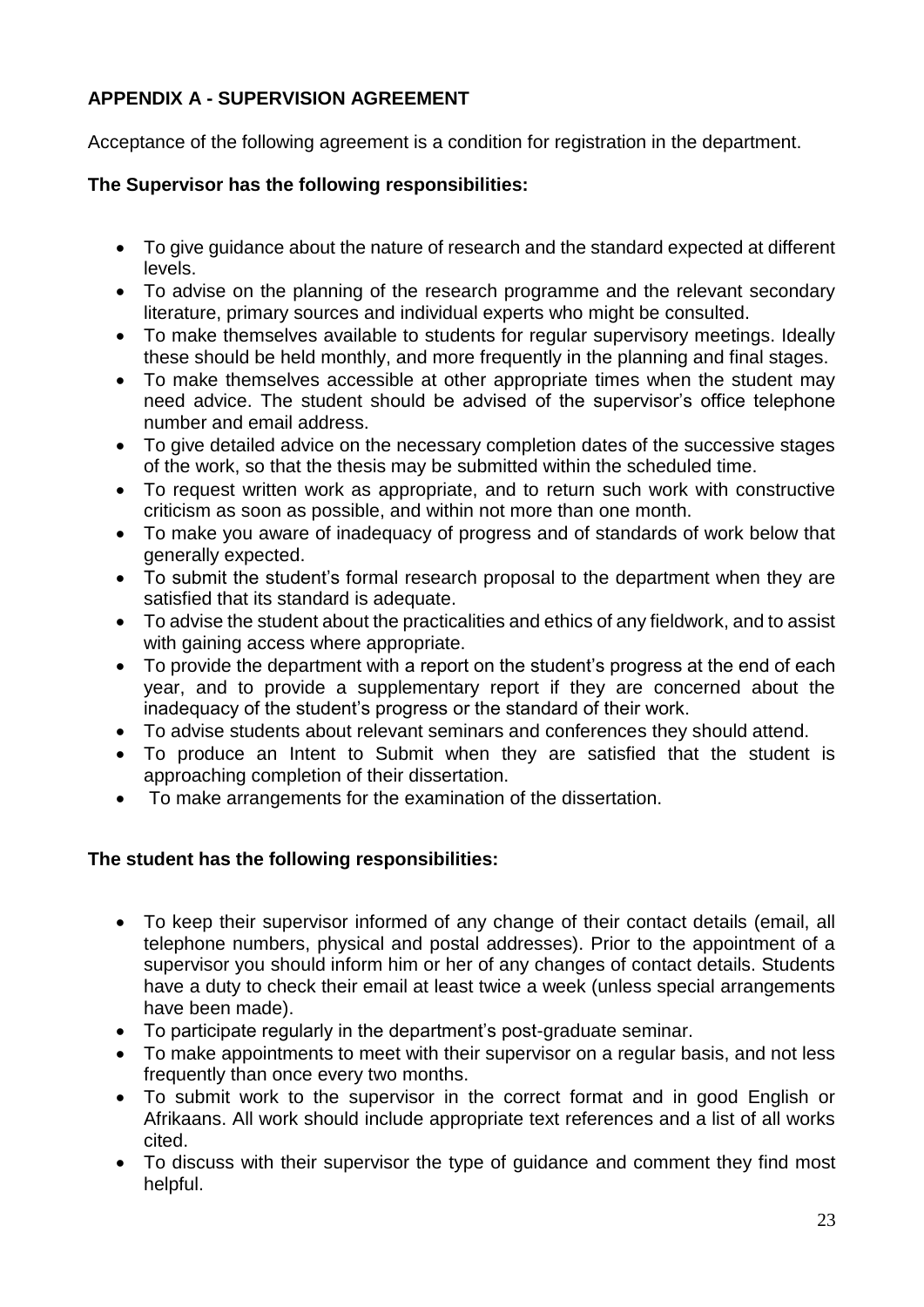- To maintain the progress of their work in accordance with stages agreed with the supervisor, and to take the initiative in raising problems that are interfering with that progress, no matter how elementary they may seem.
- To check available databases to determine whether the same or very similar research has previously been undertaken, or is the process of being undertaken, and to inform the supervisor at the earliest opportunity if this is the case.
- To ensure that before going away for research purposes they have discussed the matter fully with their supervisor, and have received the necessary permission. The student must maintain frequent contact with their supervisor while they are away.
- To provide the supervisor with a progress report, including dates for completion of remaining work, prior to 1 December.
- To raise with the supervisor, at the appropriate time, the need to write a Notice of Submission.
- To ensure that the final draft of the thesis is in the proper form.
- To write a formal letter to the chair of the department if you need to suspend your studies for reasons of health, finance, change of employment, domestic difficulties, etc. The Chair will expect you to have discussed the matter fully with your supervisor.
- To discuss, with your supervisor, any concern that you may have that you are not receiving supervision appropriate to your needs. If for any reason, either intellectual or personal, you think a change of supervisor might be desirable, you should make an appointment to discuss the matter with the chair of the department.